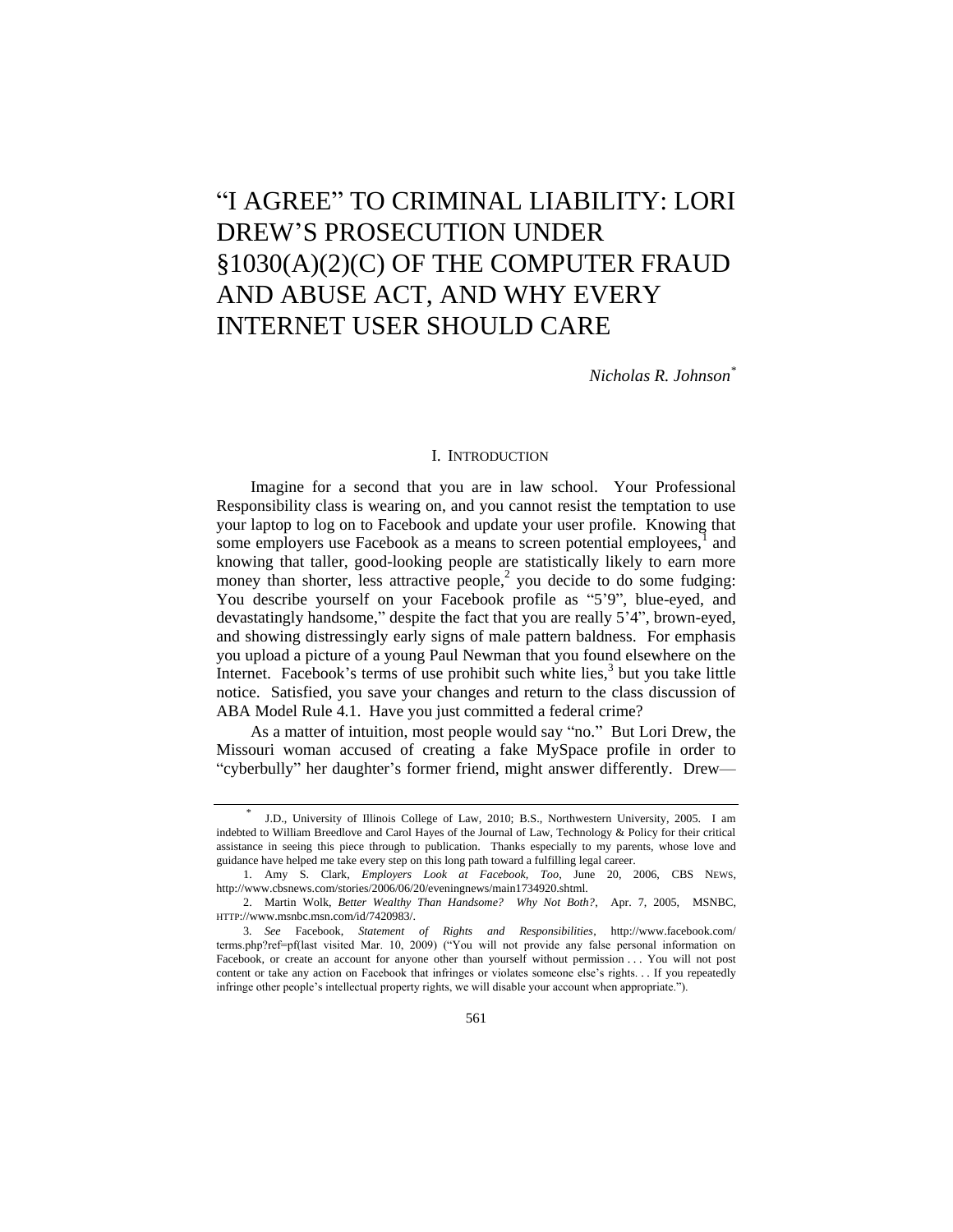apparently in an effort to determine whether the friend, Megan Meier, had been spreading malicious rumors about her daughter—masqueraded on MySpace as "Josh Evans," an attractive boy who initially professed an interest in Megan. However, after being spurned by "Josh," Megan—who had a history of depression—committed suicide, and federal prosecutors charged Lori Drew under the Computer Fraud and Abuse Act, 18 U.S.C. § 1030 et seq.

Certainly, there is nothing noble about Lori Drew's conduct, but her prosecution should raise the hackles of anyone who uses an online networking site such as Facebook or MySpace, or who even has clicked "I agree" to a website's terms of service without reading it. The government's extraordinarily broad theory of liability in the Drew case has the potential to criminalize the everyday conduct of millions of Internet users—a result that Congress surely could not have intended when it passed the Computer Fraud and Abuse Act in 1984 as an anti-hacking provision.

In Part II, this Recent Development will outline the facts of Lori Drew case, examine the Computer Fraud and Abuse Act and the intent of the legislators who passed it, and describe the ways in which computer users can protect private information they store on their websites. Part III will explore how courts have interpreted the meaning of access "without authorization" to a protected computer, making note of the fact that no court has ever held in a CFAA criminal case that violation of a public website's terms of service constitutes "unauthorized access." Finally, Part IV urges courts to reject a contract-based theory of liability under the CFAA, arguing instead that the adoption of a "code-based" standard to define the scope of "unauthorized access" is consistent with Congress's intent in passing the CFAA, as well as basic notions of due process and statutory construction.

#### II. BACKGROUND

## *A. The Facts of the Lori Drew Case*

In 2005, Megan Meier, then a 13-year-old seventh-grader from Dardenne Prairie, Missouri, established an on-again, off-again friendship with Lori Drew's daughter. Tina Meier, Megan's mother, described Megan's transition into seventh grade as "a mess," and noted that her daughter was sensitive about her weight and "[tried] desperately to fit in."<sup>4</sup> Megan and Lori Drew's daughter would go on "jags of companionship," but eventually ended their friendship.<sup>5</sup>

In September 2006, Megan's parents allowed her to sign up for a MySpace account,<sup>6</sup> despite the fact that, at age 13, she was technically too

<sup>4.</sup> Lauren Collins, *Friend Game,* THE NEW YORKER*,* Jan 21, 2008, *available at*  http://www.newyorker.com/reporting/2008/01/21/080121fa\_fact\_collins.

<sup>5</sup>*. Id.*

<sup>6.</sup> MySpace is an online social networking site—a Web-based community that allows its users to create a "profile" that serves as a virtual representation of themselves to the rest of the MySpace community. Once a member has established a profile—which typically includes a picture and a list of personal interests—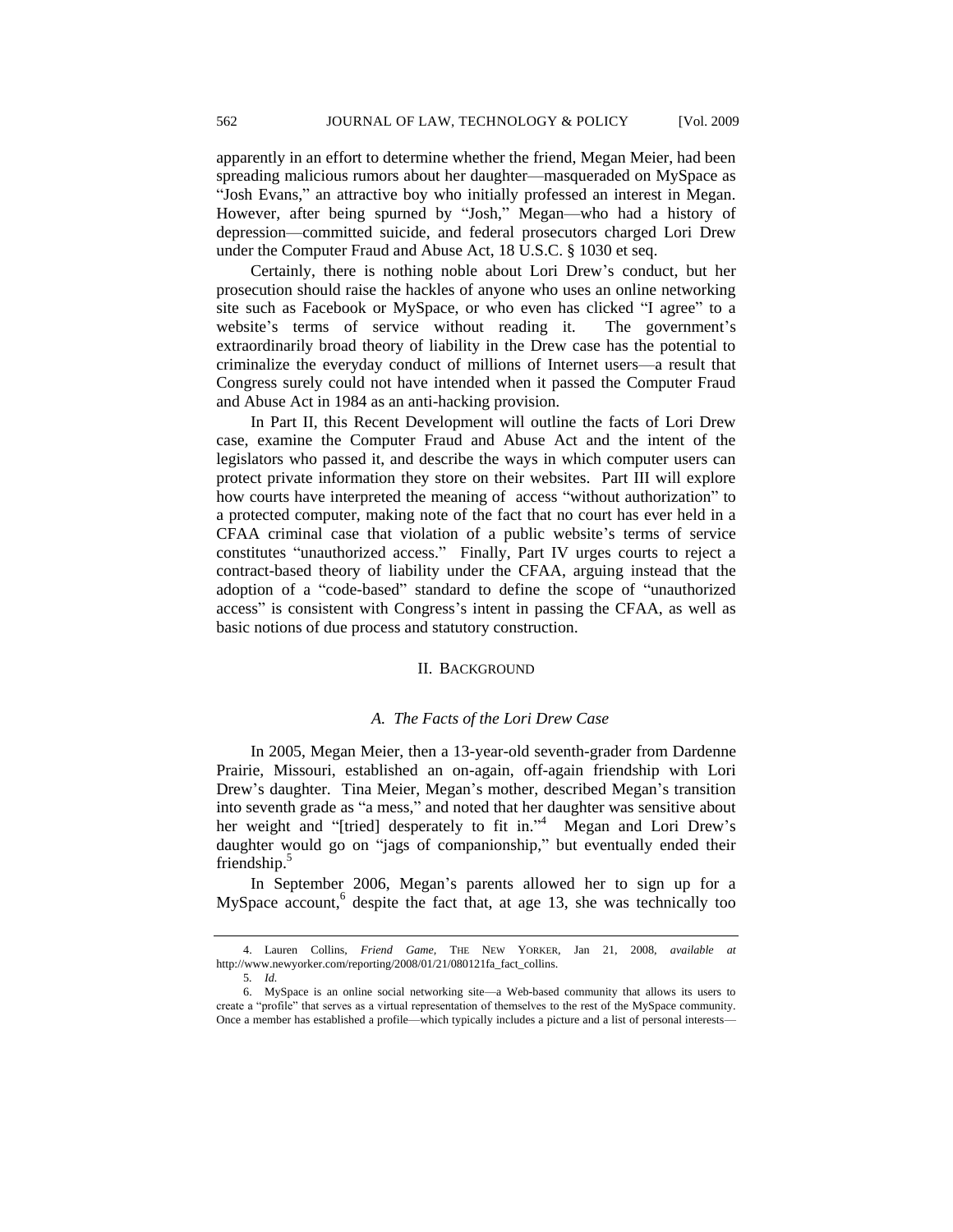young to have one.<sup>7</sup> And shortly thereafter, Megan received a friendship request from "Josh Evans," a muscular, attractive 16-year-old boy with blue eyes and wavy brown hair.<sup>8</sup> What Megan did not know when she accepted Josh's friend request was that he was a fictional character—one allegedly created by Lori Drew in an effort to determine whether Megan had been spreading malicious rumors about Drew's daughter.<sup>9</sup> Megan and Josh sent messages back and forth for 29 days, and "[f]or 28 of those days, nothing negative was communicated."<sup>10</sup> However, the relationship between Megan and Josh deteriorated rapidly on October 16, 2005, when an "insult war" broke out.<sup>11</sup> The conversation ended "in substance, that the world would be a better place without [Megan] in it."<sup>12</sup> Shortly after that argument, Megan committed suicide.

#### *B. The Indictment*

After Megan's suicide, the state of Missouri examined the possibility of pressing criminal charges but ultimately determined that the facts of the case were not legally sufficient to charge Drew with harassment, stalking or child endangerment.<sup>13</sup> However, in May 2008, federal prosecutors in Los Angeles,  $California<sup>14</sup> charged Lori Drew with three felony counts of "accessing"$ protected computers without authorization to obtain information" under 18 U.S.C. §  $1030(a)(2)(C)$  and §  $1030(c)(B)(ii)$  of the Computer Fraud and Abuse Act (" $CFAA$ ").<sup>1</sup>

The prosecution's theory of liability under the CFAA was as follows:

she may extend "friendship" invitations to other MySpace users and then communicate with them through a variety of media, such as e-mail and private instant messaging.

<sup>7.</sup> At the time, MySpace's Terms of Use required users to be at least 14 years old. MySpace.com Terms of Use, July 15, 2006*, available at* http://web.archive.org/web/20060914024244/www.myspace.com/ Modules/Common/Pages/TermsConditions.aspx, at 1. Currently, the Terms of Use allow users to be 13 years or older. MySpace.com Terms of Use, June 25, 2009, http://www.myspace.com/index.cfm?fuseaction= misc.terms (last visited Mar. 10, 2009) [hereinafter *MySpace Terms*].

<sup>8.</sup> Collins, *supra* note 4.

<sup>9.</sup> Why the Josh Evans profile was established—and who retained ultimate control of it—is not clear. Ashley Grills, then an 18-year-old-employee of the Drew family, testified at trial that she came up with the idea of creating a fake MySpace profile, but that Lori Drew agreed with the plan and "thought it was funny." Scott Glover, *Mother Saw Plan as Clever, Witnesses Say,* L.A. TIMES, Nov. 21, 2008, at B4.

<sup>10.</sup> Drew Mot. to Dismiss for Failure to State an Offense at 3, n.2, United States v. Drew, No. CR-08- 582-GW (C.D. Cal. July 23, 2008) [hereinafter "Motion to Dismiss"], available at http://online.wsj.com/ public/resources/documents/drewfailuretostateoffense.pdf.

<sup>11.</sup> Collins, *supra* note 4.

<sup>12.</sup> Indictment at 8, United States v. Drew, No. CR-08-582-GW (C.D. Cal. Feb. 2008) [hereinafter ―*Drew Indictment*‖], *available at* http://blog.wired.com/27bstroke6/files/my\_space\_lori\_drew\_ indictment.pdf. Ron Meier, Megan's father, told a reporter that the exact statement from Josh was "you're a shitty person and the world would be a better place without you in it.‖ Collins, *supra* note 4.

<sup>13.</sup> Joel Currier & David Hunn, *Neighbor's Story Emerges in Suicide; Prosecutor Finds Insufficient Evidence to Charge Anyone in MySpace Case,* ST. LOUIS POST DISPATCH, Dec. 4, 2007, at A1.

<sup>14.</sup> Personal jurisdiction existed in Los Angeles because MySpace's central servers—which house all content on MySpace, and which Lori Drew allegedly "accessed" by registering a MySpace account-are located in Beverly Hills, California.

<sup>15.</sup> Scott Glover & P.J. Huffstutter, *Cyber Bully Fraud Charges Filed in L.A.; Woman is Accused of Creating a MySpace Persona Whose Comments May Be Linked to Girl's Suicide,* L.A. TIMES, May 16, 2008, at B1.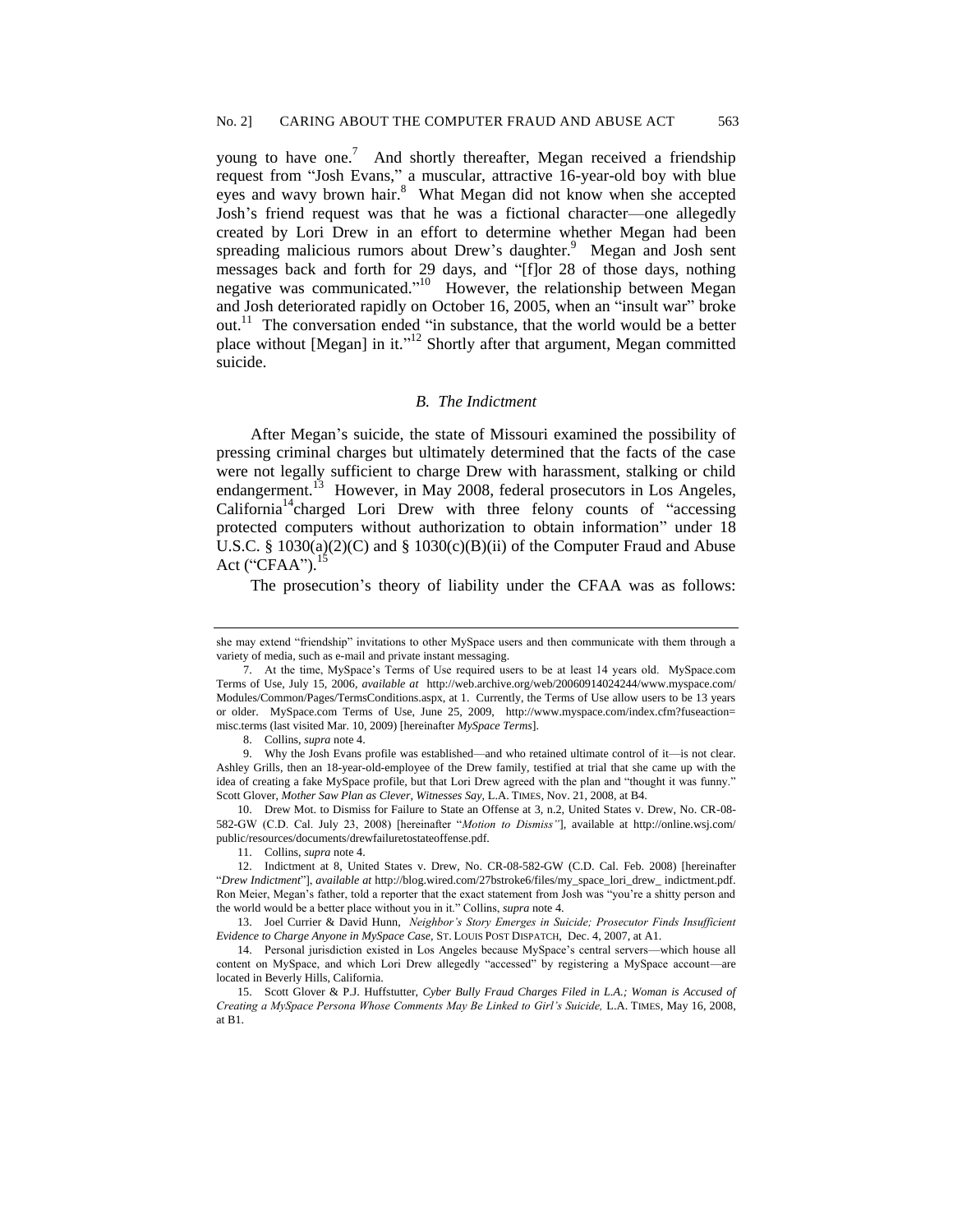Section  $1030(a)(2)(C)$  prohibits obtaining information from a "protected computer" by means of intentional, unauthorized access.<sup>16</sup> Use of the MySpace website is governed by its Terms of Use, which constitute a contract between MySpace and its users.<sup>17</sup>Those Terms of Use requires that users, *inter alia*, "provide truthful and accurate registration information" and "refrain from using any information obtained from MySpace services to harass, abuse, or harm other people."<sup>18</sup> Because Lori Drew's conduct violated MySpace's user contract, Drew therefore acted either without authorization or in excess of authorized access when she communicated with Megan Meier through MySpace's protected servers.<sup>19</sup> Unauthorized access under  $$1030(a)(2)(C)$  is generally a misdemeanor, but it becomes a felony if committed in furtherance of an intentional tortious act (here, intentional infliction of emotional distress). $20$ 

## *C. Conviction*

On November 26, 2008, a jury in Los Angeles convicted Lori Drew of three misdemeanor counts of computer fraud under the CFAA.<sup>21</sup> Though the jury rejected the prosecution's theory that Drew intended to harm Megan Meier through her messages on MySpace—a necessary element of the felony charges—they did conclude that she had exceeded her authorized access to MySpace's servers by establishing a false profile in violation of the site's Terms of Service.<sup>22</sup> Importantly, a not-guilty verdict on the felony counts meant that the case was no longer about "cyberbullying." Instead, the postverdict issue became "whether an intentional breach of an Internet website's terms of service, without more, is sufficient to constitute a misdemeanor violation of the CFAA."<sup>23</sup>

<sup>16.</sup> *See* 18 U.S.C. § 1030(a)(2)(C) (2006) ("Whoever . . . intentionally accesses a computer without authorization or exceeds authorized access, and thereby obtains... information from any protected computer . . . shall be punished as provided in subsection (c) of this section.").

<sup>17.</sup> See MySpace Terms, supra note 7 ("This Terms of Use Agreement . . . sets forth the legally binding terms for your use of MySpace services. By using the MySpace services, you agree to be bound by this agreement . . . . You are only authorized to use the MySpace services (regardless of whether your access or use is intended) if you agree to abide by . . . the terms of this Agreement.").

<sup>18</sup>*. Drew Indictment, supra* note 12, at 5. *See also MySpace Terms, supra* note 7, at 1, stipulating the terms for eligibility: "[b]y using the MySpace services, you represent that . . . all registration information you submit is truthful and accurate. . . .", and at 8, defining prohibited content/activity: "[p]rohibited activity includes . . . using any information obtained from MySpace services to harass, harm, or abuse another  $person \ldots$ ").

<sup>19</sup>*. Drew Indictment*, *supra* note 12, at 9–10.

<sup>20.</sup> *See* 18 U.S.C. § 1030(c)(2)(B)(ii) (noting that any offense committed under § 1030(a)(2) becomes a felony punishable by a prison term of no more than 5 years if it was committed "in furtherance of any criminal or tortious act in violation of the Constitution or laws of the United States or of any State‖).

<sup>21.</sup> Jennifer Steinhauer, *Woman Found Guilty in Web Fraud Tied to Suicide*, N.Y. TIMES*,* Nov. 27, 2008, at A25.

<sup>22</sup>*. Id.*

<sup>23.</sup> Decision on Defendant's F.R. Crim.P. 29(c) Motion, United States v. Drew*,* No. CR 08-0582-GW, slip op. at 2 (C.D. Cal. Aug. 28, 2009) [hereinafter *Drew Decision*]*.*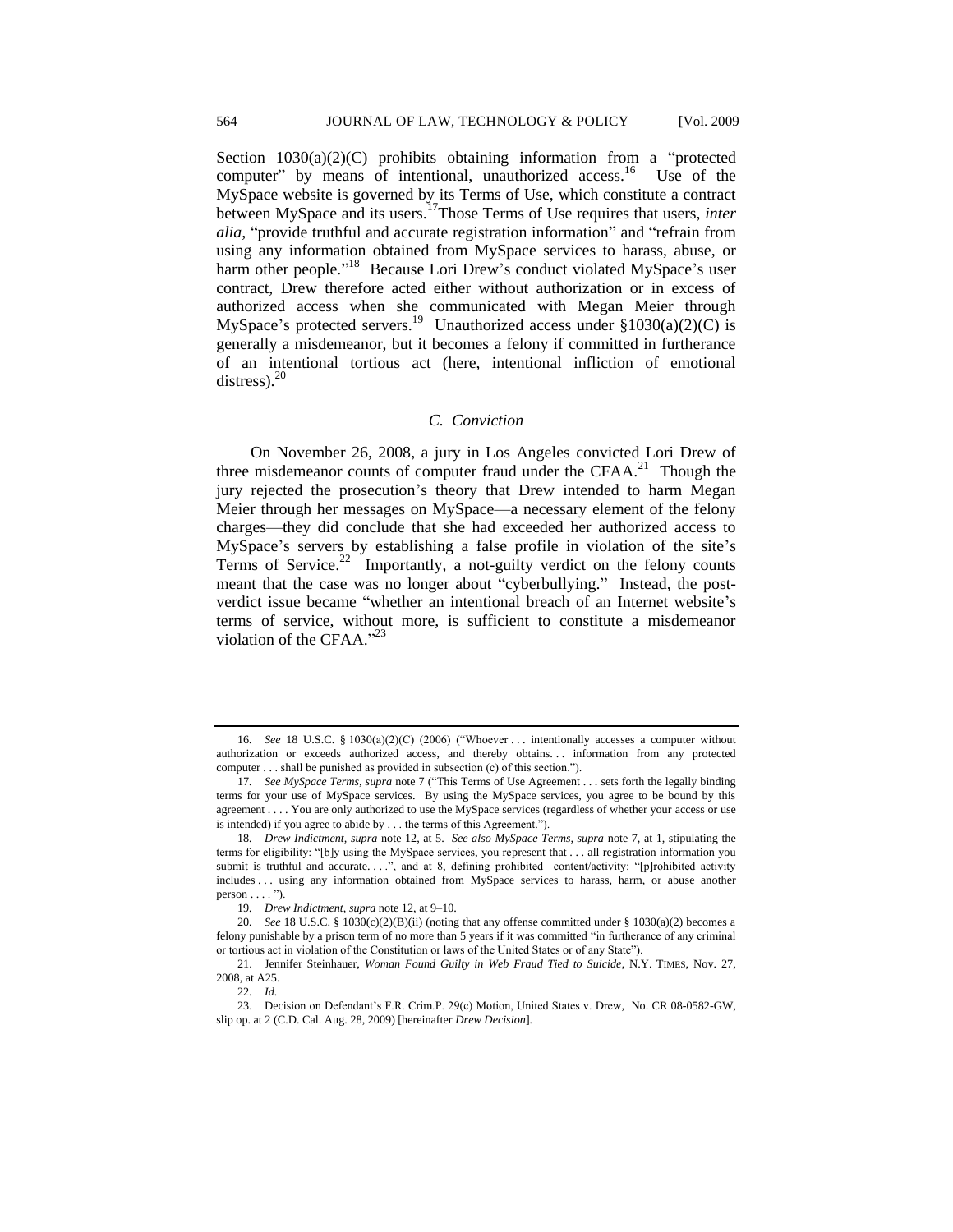#### *D. Post-Verdict Dismissal*

On July 2, 2009, U.S. District Judge George H. Wu dismissed the case on a post-verdict motion, noting in his verbal ruling that if Drew's conviction were to stand, anyone who violated the MySpace Terms of Service could potentially be convicted of a crime. $^{24}$  In a subsequent 32-page written opinion, Judge Wu framed the "pivotal issue" in the Drew case as whether a "conscious violation of a website's terms of service runs afoul of the void-for-vagueness doctrine."<sup>25</sup>The court answered that question in the affirmative, holding:

If any conscious breach of a website's terms of service is held to be sufficient by itself to constitute intentionally accessing a computer without authorization or in excess of authorization, the result will be that section  $1030(a)(2)(C)$  becomes a law "that affords too much discretion to the police and too little notice to citizens who wish to use the [Internet]. $^{326}$ 

As a threshold matter, Judge Wu noted that online terms of service can, ―like any other contract, define the limits of authorized access as to a website and its concomitant computer/server(s). $27$  But the court then held the government's application of  $\S$  1030(a)(2)(C) to be void for vagueness, noting that the statute did not give sufficient notice to Internet users that breach of a website's terms of service, standing alone, could constitute a crime.<sup>28</sup>

The court gave three primary reasons for its decision: First, it noted that while Internet users might expect civil contract enforcement actions for intentional violations of online contracts, they would not expect criminal penalties—especially because MySpace offers its services to users free of charge and therefore runs no risk of being monetarily "defrauded" by its users. 29

Second, the court reasoned that the government's theory of liability made the website owner the party who defines the criminal conduct at issue, thereby leading to further vagueness issues. For example, MySpace's Terms of Service prohibits its users from posting "sexually suggestive" or "unfair" imagery on their profiles.<sup>30</sup> Those terms, noted the court, were vague and gave website owners the opportunity to apply and enforce their own terms based on

<sup>24.</sup> Alexandra Zavis, *Judge Tentatively Dismisses Case in MySpace Hoax That Led to Teenage Girl's Suicide*, L.A. TIMES, Jul. 2, 2009, http://latimesblogs.latimes.com/lanow/2009/07/myspace-sentencing.html. At an earlier hearing on the motion to dismiss, Judge Wu grilled Assistant U.S. Attorney Mark Krause on the implications of the State's theory of liability, asking, "Is a misdemeanor committed by the conduct which is done every single day by millions and millions of people? If these people do read [the Terms of Service] and still say they're 40 when they're 45, is that still a misdemeanor?" Id.

<sup>25.</sup> *Drew Decision, supra* note 23, at 25.

<sup>26</sup>*. Id.* at 32.

<sup>27</sup>*. Id.* at 25.

<sup>28.</sup> The court, citing to *United States v. Lanier,* 520 U.S. 259 (1997), and *Kolender v. Lawson,* 461 U.S. 352 (1983), held that the void-for-vagueness doctrine has "two prongs: 1). A definitional/notice sufficiency requirement, and, more importantly, 2). a guideline-setting element to govern law enforcement." *Drew Decision*, *supra* note 23, at 23. The court proceeded to analyze the void-for-vagueness doctrine under both prongs of this test.

<sup>29</sup>*. Id.* at 25–26.

<sup>30</sup>*. Id.* at 27.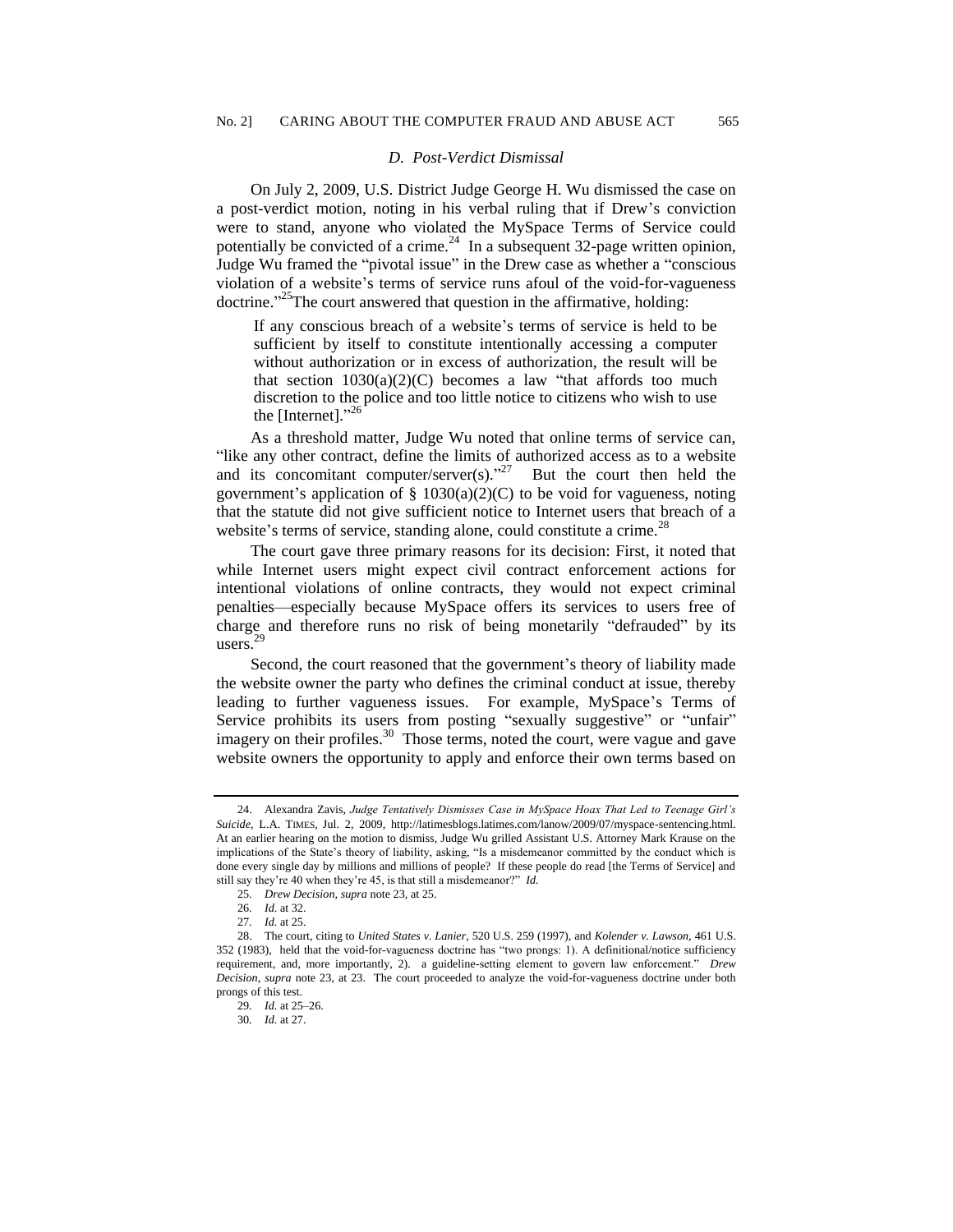*ad hoc* decisions and undelineated standards.

Third, and perhaps most importantly, the court ruled that if a website's terms of service could alone determine what was "unauthorized" (and therefore criminal) under  $\S$  1030(a)(2)(C), the statute would be unacceptably vague because it does not specify *which* violations will render access unauthorized.<sup>31</sup> The MySpace Terms of Service, noted the court, prohibit a wide range of user conduct, from "criminal and tortious activity" to "covering or obscuring the banner advertisements on your profile page.<sup>332</sup> The court noted that stating *any* terms of service violation to constitute unauthorized access would resolve this particular vagueness issue, but "would, in turn, render the statute incredibly overbroad . . . . "33

The overbreadth concern also led the court to rule that the government's application of §  $1030(a)(2)(C)$  to violations of a website's terms of service was void for vagueness because it failed to establish " 'clear guidelines' or ‗objective criteria' as to the prohibited conduct in the Internet/website or similar contexts."<sup>34</sup> Specifically, the court noted that the language of §  $1030(a)(2)(C)$  was not limited only to cases in which a website owner complains to law enforcement about a terms of service breach, or cases in which the unauthorized access caused loss or damage, or violated privacy interests.<sup>35</sup> Simply holding that every intentional breach of a terms of service constituted unauthorized access, concluded the court, would result in a "standardless sweep" that would leave federal law enforcement officials "improperly free 'to pursue their personal predilections."<sup>36</sup>

This Recent Development will argue that Judge Wu's decision to dismiss the case was correct, and that, absent explicit Congressional direction to the contrary, courts should interpret the Computer Fraud and Abuse Act narrowly to avoid criminalizing the everyday behavior of millions of Internet users. However, it will also expand upon a point that Judge Wu's ruling barely touched upon: The idea that  $\S$  1030(a)(2)(C) was enacted primarily to protect information on private computer networks.<sup>37</sup> As we will see, the idea of privacy protection runs as a theme throughout the legislative history of § 1030(a)(2). The CFAA was enacted before there were any public computer networks, and though Congress has expanded the CFAA's reach over the past 25 years, not once has it implied that the statute was meant to apply to obtaining information from publicly available websites, though it has had ample opportunity to do so. This idea of privacy requires us to examine the public/private dichotomy in the (very public) world of the Internet today, and

<sup>31</sup>*. Id.* at 26.

<sup>32</sup>*. Id.*

<sup>33</sup>*. Id.*

<sup>34</sup>*. Id.* at 30.

<sup>35</sup>*. Id*.

<sup>36</sup>*. Id.* at 31–32.

<sup>37.</sup> In its ruling, the court noted that its conclusion that a website's terms of service, standing alone, was not sufficient to constitute unauthorized access under  $\S 2030(a)(2)(c)$  was "especially the case with MySpace and similar internet venues which are publically [sic] available for access and use." *Id.* at 31. The court elaborated no further.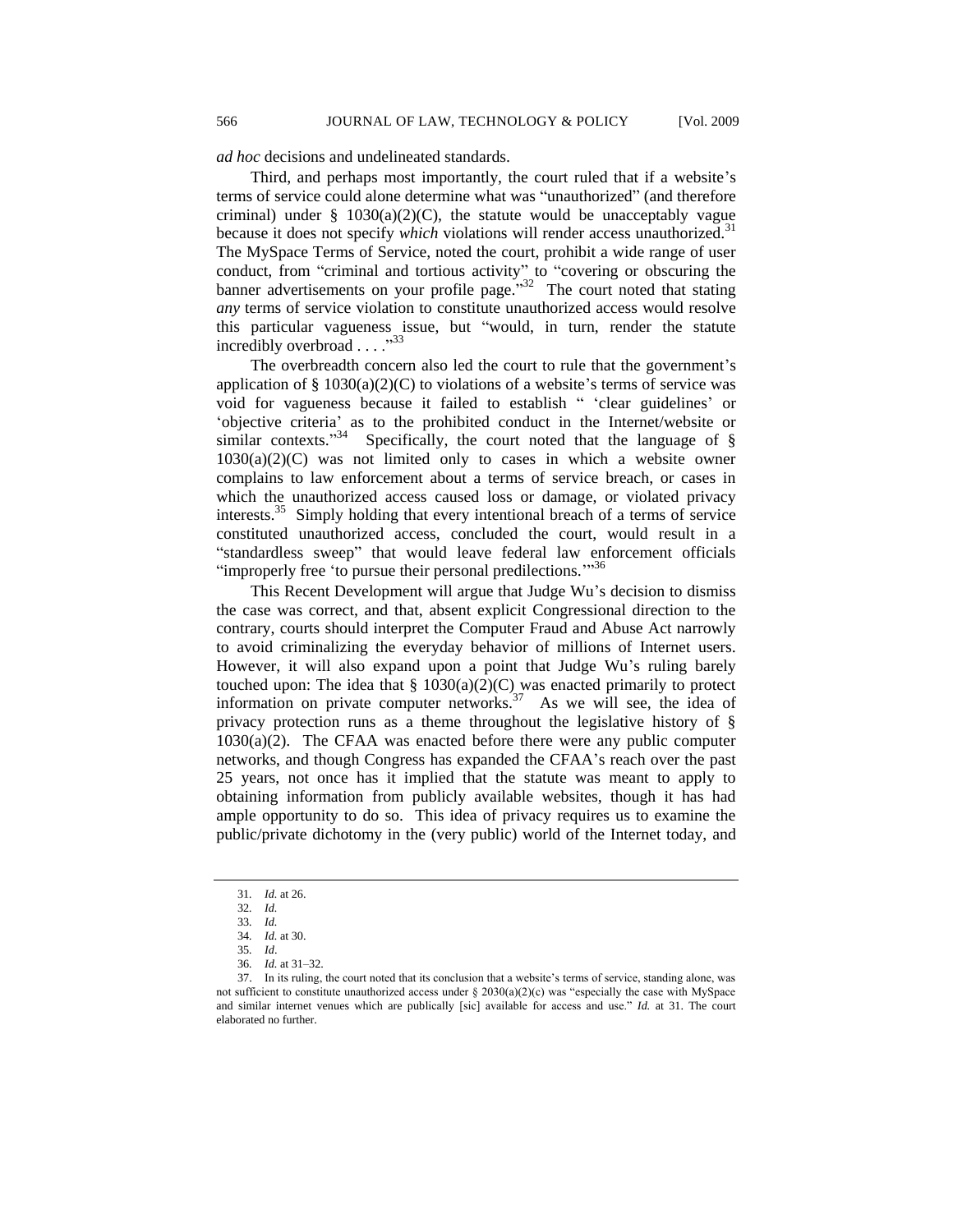examine the measures that computer users may take to protect private information on their computers and websites.

## *E. The Computer Fraud and Abuse Act*

#### *1. Background*

The Computer Fraud and Abuse Act, originally passed in 1984 as part of the Comprehensive Crime Control Act of 1984, was intended to address, in a single federal statute, the then-novel and growing problem of computer crime.<sup>38</sup> At its core, the Act is intended to protect the "confidentiality, integrity, and security of computer data and networks" by prohibiting misuse of a computer and providing civil and criminal sanctions for knowing or intentional violations.<sup>39</sup> At the time the Act was passed, computers, though not yet widely used for personal purposes, had already become an integral part of the national defense and finance sectors. The statute therefore applied only to certain non-public computers—those that contained private financial data or national security information, or those that were under government operation.<sup>4</sup> Hackers, naturally interested in the information that banks and governments kept behind their new computerized walls, quickly found surreptitious ways to satisfy their curiosity. $41$ 

Over the years, Congress has subsequently expanded the CFAA to respond to new types of computer crime. The Act currently contains seven criminal provisions, each designed to guard against a specific misuse of a computer or data network. Specifically, the Act provides criminal penalties for anyone who, without authorization to do so, (1) knowingly obtains classified national security information;<sup>42</sup> (2) compromises the confidentiality of data by obtaining information from a protected computer; $43$  (3) intentionally trespasses in a government or federal interest computer;<sup>44</sup> (4) knowingly accesses a protected computer with intent to defraud and thereby obtains something of value;<sup>45</sup> (5) causes damage to a computer, either by the knowing transmission of code or by intentional trespass;<sup>46</sup> (6) "knowingly and with intent to defraud trafficks" in computer passwords;<sup>47</sup> or (7) with intent to extort money or

<sup>38</sup>*. See* Counterfeit Access Device and Computer Fraud and Abuse Act of 1984, Pub. L. No. 98–473. 98 Stat. 2190, reprinted in 1984 U.S.C.C.A.N. 3689, 3691–97 (discussing the growing problem of computer crime and explaining the inadequacies of current wire and mail fraud statutes in prosecuting such activity).

<sup>39.</sup> S. Rep. 104–357 at \* 3 (1996).

<sup>40.</sup> Patricia L. Bellia, *Defending Cyberproperty,* 79 N.Y.U. L. Rev. 2164, 2255 (2004).

<sup>41</sup>*. See* Pub. L. No. 98–473, reprinted in 1984 U.S.C.C.A.N. 3689, 3694 (citing an ABA report that estimated annual losses due to computer crime of \$145 million to \$730 million).

<sup>42.</sup> 18 U.S.C. § 1030(a)(1) (2008); U.S. DEP'T OF JUSTICE, COMPUTER CRIME & INTELLECTUAL PROP. SECTION, PROSECUTING COMPUTER CRIMES 10–11 (Scott Eltringham ed., 2007), http://www.usdoj.gov/ criminal/cybercrime/ccmanual/ccmanual.pdf [hereinafter PROSECUTING COMPUTER CRIMES].

<sup>43.</sup> 18 U.S.C. § 1030(a)(2); PROSECUTING COMPUTER CRIMES, *supra* note 42, at 15–17.

<sup>44.</sup> 18 U.S.C. § 1030(a)(3); PROSECUTING COMPUTER CRIMES, *supra* note 42, at 19–21.

<sup>45.</sup> 18 U.S.C. § 1030(a)(4); PROSECUTING COMPUTER CRIMES, *supra* note 42, at 22–24.

<sup>46.</sup> 18 U.S.C. § 1030(a)(5); PROSECUTING COMPUTER CRIMES, *supra* note 42, at 29–32.

<sup>47.</sup> 18 U.S.C. § 1030(a)(6); PROSECUTING COMPUTER CRIMES, *supra* note 42, at 46–48.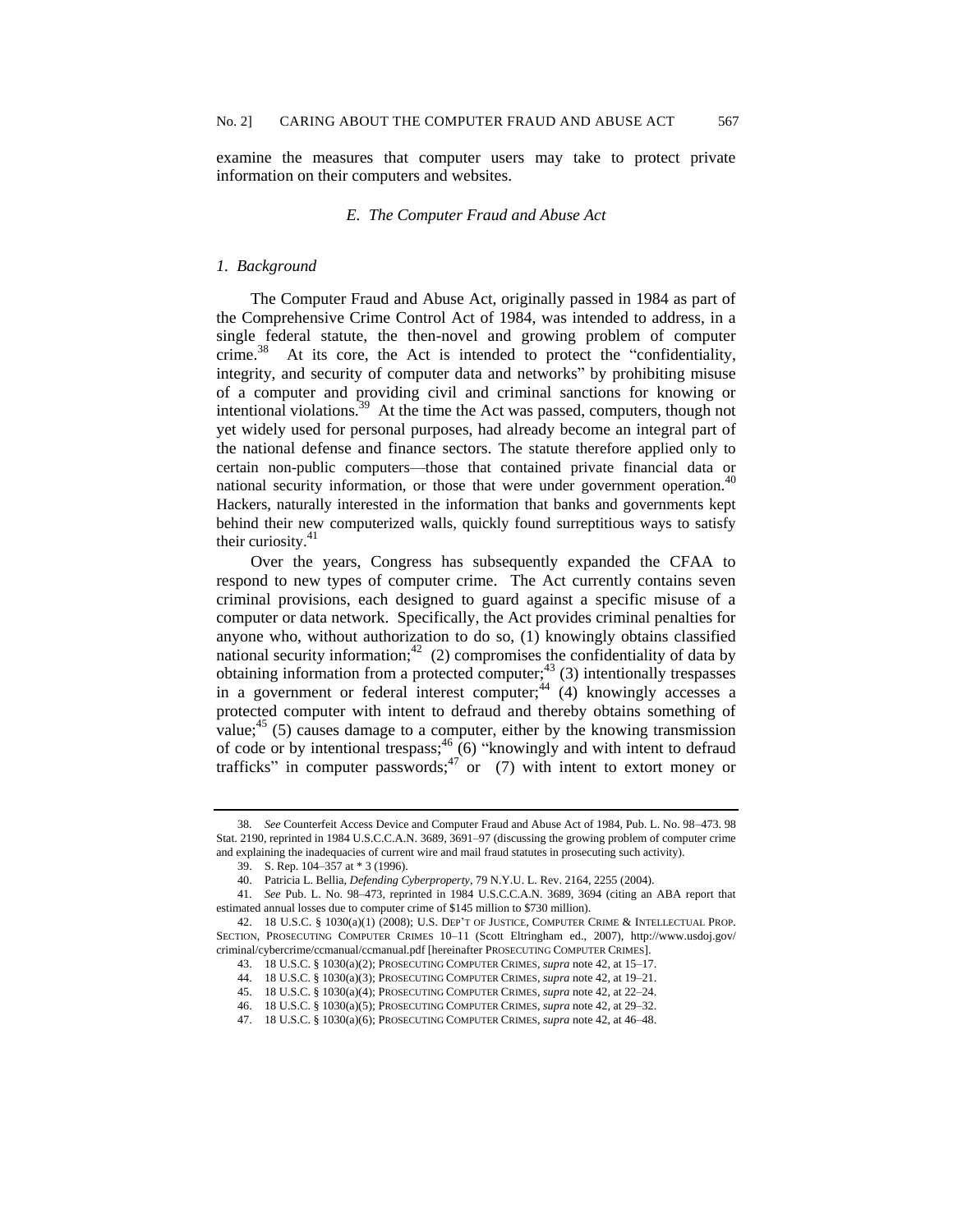something else of value, threatens to damage a protected computer.<sup>48</sup> In addition, Congress in 1994 added a civil provision to the Act which allows certain victims of computer abuse to bring a claim against the perpetrator if economic losses as a result of the damage total \$5,000 or more during any oneyear period.<sup>49</sup>

#### *2. Section § 1030(a)(2)(C)*

When § 1030(a)(2)(C) was added to the CFAA in 1996, Congress stated rather succinctly: "The proposed subsection  $1030(a)(2)(C)$  is intended to protect against the interstate or foreign theft of information by computer. This information, stored electronically, is intangible, and it has been held that the theft of such information cannot be charged under more traditional criminal statutes.  $\ldots$ <sup>50</sup> Section  $1030(a)(2)(C)$  is therefore essentially a theft provision—it punishes people who steal private and confidential information stored on computers.<sup>51</sup>

Courts have read this language as incorporating three elements that the government must prove: (1) that the defendant intentionally accessed a computer, (2) that the access was without authorization or in excess of authorized access, and (3) that the defendant obtained information from a protected computer.<sup>52</sup> "Protected computer" has been construed to mean any sort of computer at all,<sup>53</sup> and courts have also made clear that this section requires only the mens rea to access without authorization—no further showing of intent is required.<sup>54</sup> Further, § 1030(a)(2)(C) is a subsection of §  $1030(a)(2)$ , and therefore must be read within the context of that section.<sup>55</sup> Congress has noted that "the premise of  $[1030(a)(2)]$  is privacy protection."<sup>56</sup>

52. United States v. Willis, 476 F.3d 1121, 1125 (10th Cir. 2007).

54*. See, e.g., Willis,* 476 F.3d at 1126 (rejecting defendant's argument that § 1030(a)(2)(C) requires a further intent to defraud, or even proof that the defendant knew the value of any information obtained)*;*  Shamrock Foods v. Gast, 535 F. Supp. 2d 962, 965 (D. Ariz. 2008) (quoting *Brett Senior & Assocs., P.C. v. Fitzgerald*, 2007 U.S. Dist. LEXIS 50833, at \*3 (E.D. Pa. July 13, 2007)) (noting that "the plain language of *1030(a)(2)* . . . targets "the unauthorized procurement or alteration of information, not its misuse or misappropriation.‖). However, the legislative history of the CFAA makes it clear that specific intent to access without authorization is required, as "intentional acts of unauthorized access—rather than mistaken, inadvertent, or careless ones—are precisely what the [Senate Judiciary] Committee intends to proscribe." S. REP. NO. 99–432, at 6 (1986), *as reprinted in* 1986 U.S.C.C.A.N. 2479, 2483.

55. 18 U.S.C. § 1030(a)(2) (2008).

56. S. Rep. No. 104–357, at \*7 (1996). Specifically, § 1030(a)(2)(A) prohibits the theft of financial information;  $\S$  1030(a)(2)(B) prohibits the theft of information "from any department or agency of the United States."

<sup>48.</sup> 18 U.S.C. § 1030(a)(7); PROSECUTING COMPUTER CRIMES, *supra* note 42, at 49–50.

<sup>49.</sup> 18 U.S.C. § 1030(g) (2008); S. REP. NO. 104–357, at 14 (1996).

<sup>50.</sup> S. REP. NO. 104–357, at 7 (1996).

<sup>51.</sup> *See id.* at 7–8 (noting that the the "crux of the offense [under  $\S1030(a)(2)(C)$ ]" is "abuse of the computer to obtain [intangible] information.").

<sup>53</sup>*. E.g.,* United States v. Mitra, 405 F.3d 492, 495 (7th Cir. 2003) (holding that a processing chip in an emergency response system constituted a "protected computer" for purposes of the CFAA). *See also* Bellia, supra note 40, at 2167 (noting that the term "protected computer" likely includes any computer connected to the Internet). As enacted in 1996, 18 U.S.C. § 1030(a)(2)(C) prohibited obtaining information from "any protected computer *if the conduct involved an interstate or foreign communication.*‖ However, the 2008 amendments to the Act eliminated this jurisdictional requirement. Identity Theft Enforcement and Restitution Act of 2008, Pub. L. No. 110–326, 122 Stat. 3560, Title II, § 203.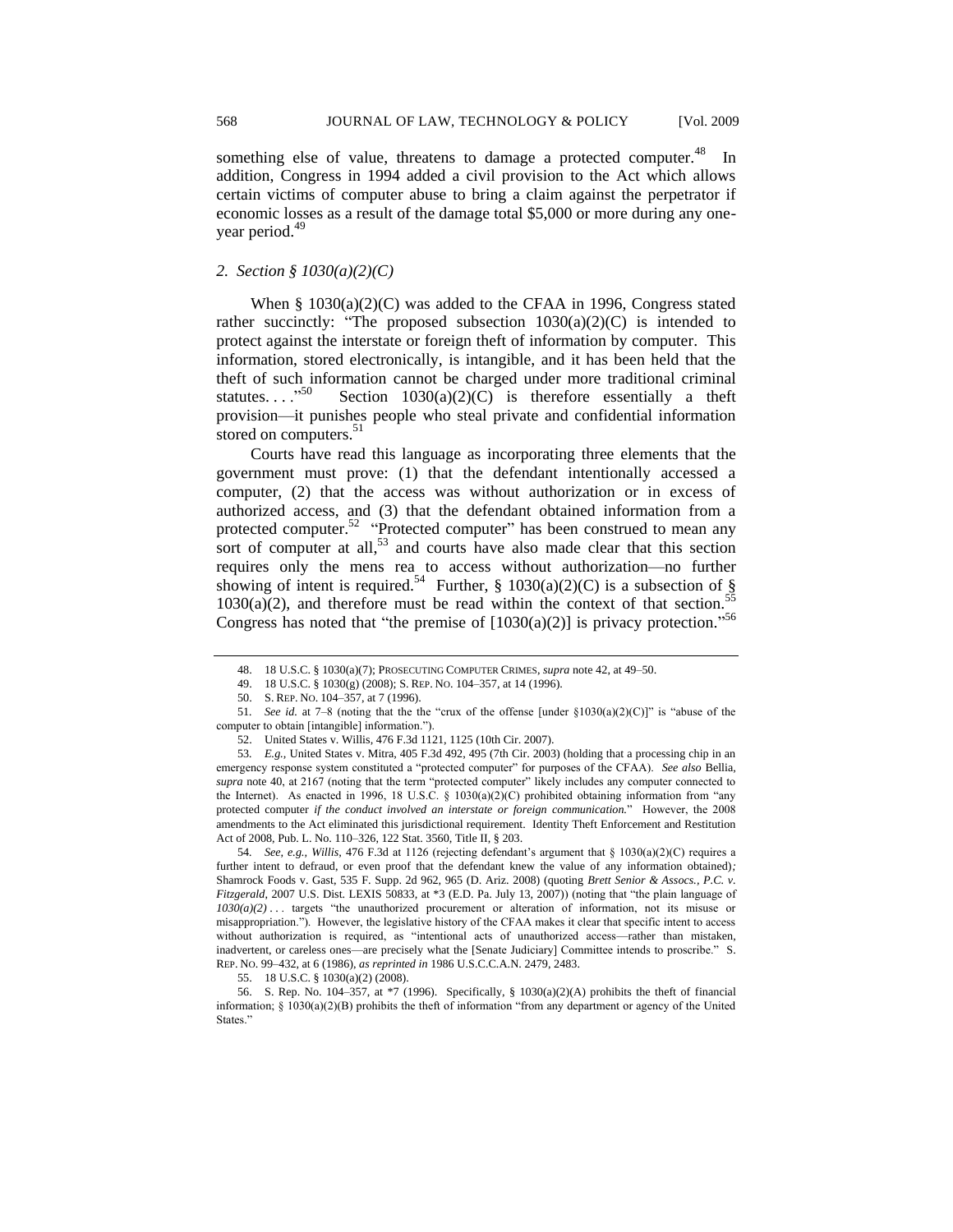This is certainly in part why Congress defined its terms so broadly in §  $1030(a)(2)$ . For example, Congress made clear that "information" obtained from a computer meant not only physical objects, like disks or hardware, but also information stored in "intangible form."<sup>57</sup> Further, Congress intended the term "obtaining information" to apply to a computer user who merely reads or views information—there is no requirement that the user copy, download, or otherwise alter the data contained on the protected computer.<sup>58</sup> Congress noted that this rationale was "critically important because, in an electronic environment, information can be 'stolen' without asportation."<sup>59</sup>

Section  $1030(a)(2)(C)$ 's focus on "privacy protection" leads to two important conclusions. First, it explains the presence of the terms "without authorization" and "exceeds authorized access" in the Act;  $^{60}$  after all, everyone by definition is "authorized" to view information that is not private. Second, it implies that a computer user must take certain measures in order to make the information on her computer private. The question, then, is what measures the CFAA's definition of privacy contemplates.

## *F. Protection of ―Private‖ Information*

The history of the CFAA must be read in conjunction with the development of computer technology. When Congress passed the original CFAA in 1984, there were no computer networks available to the general public. Rudimentary examples existed outside of the governmental and financial sectors, but they were confined to academia and other private institutions.<sup>61</sup> The World Wide Web was not established until 1991, and did not burgeon until the mid-1990s, when Internet service providers such as AOL, Prodigy, and CompuServe began offering service to members of the public. $62$ 

However, unlike the private networks from which public websites originated, the new concept of "cyberspace" was thought to be very public—the "modern equivalent of the Western Frontier," where users could roam freely without limitations.<sup>63</sup>

In other words, the advent of the World Wide Web gradually flipped computer users' expectations of privacy on computer networks. In 1984, when the CFAA was passed, all computer networks were thought to be private (inaccessible unless one was given a right of access). Today, the computer network that the vast majority of us use—the Internet—is thought to be public (accessible unless one is denied a right of access).

<sup>57</sup>*. Id.*

<sup>58</sup>*. Id.*

<sup>59</sup>*. Id.* at \*8.

<sup>60.</sup> 18 U.S.C. § 1030(a)-(e) (2008).

<sup>61.</sup> For example, BITNET (Because It's Time Network) connected IBM mainframes around the educational community and the world to provide mail services beginning in 1981. Walt Howe, A Brief History of the Internet, http://www.walthowe.com/navnet/history.html (last visited Mar. 12, 2009).

<sup>62</sup>*. Id.*

<sup>63.</sup> Dan Hunter, *Cyberspace as Place and the Tragedy of the Digital Anticommons*, 91 CAL. L. REV. 439, 442–43 (2003). *See also* Lawrence Lessig, *The Death of Cyberspace*, 57 WASH. & LEE L. REV. 337, 344 (2000) (describing how the Internet developed largely in ignorance of basic property norms).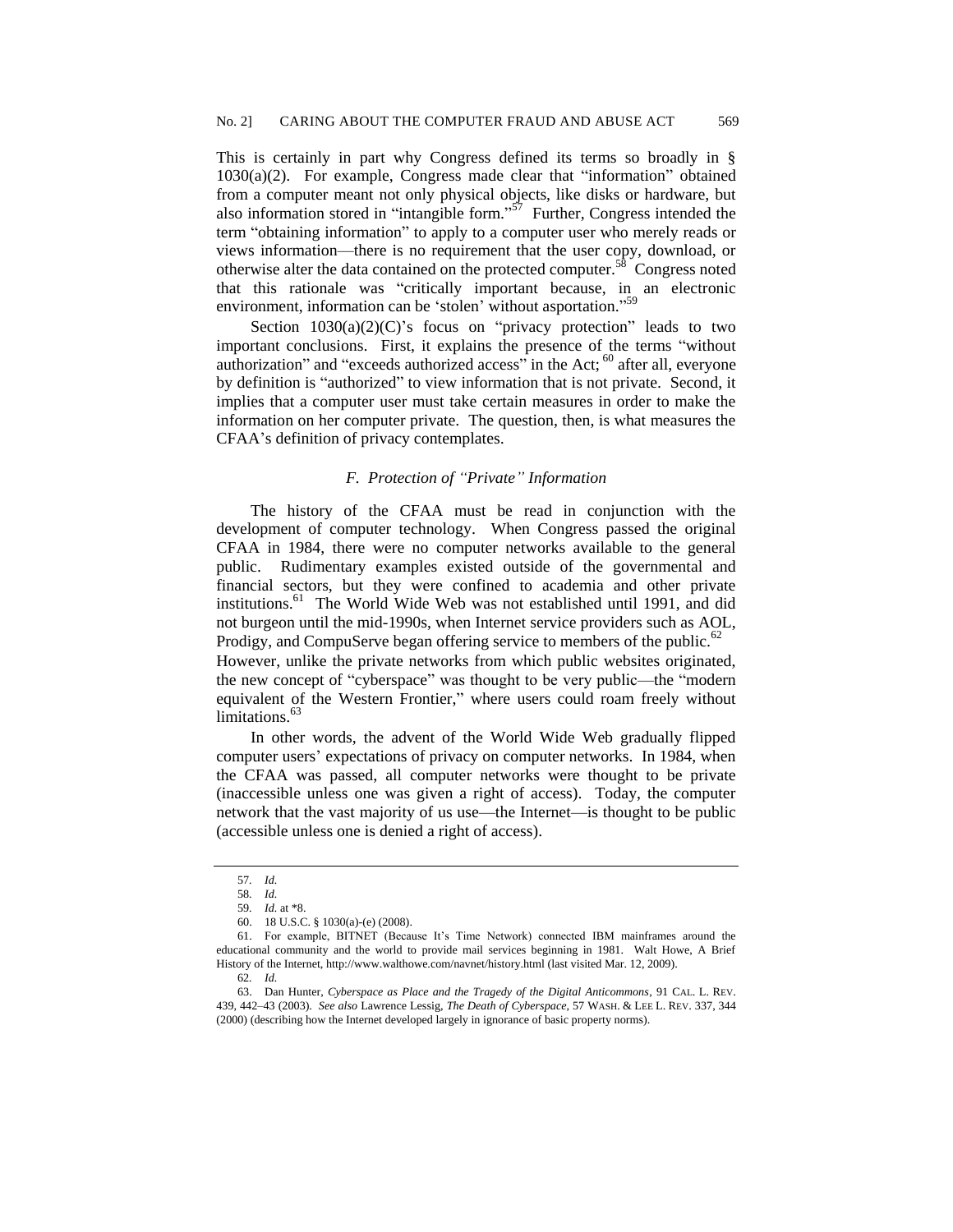But just as on the Western Frontier, computer users soon began to stake claims to cyber-territory, reinvigorating the idea of private space on computer networks.<sup>64</sup> The question, then, is how users on the world's biggest computer network can create private space in order to protect the information stored on their computers from outsiders. Some legal scholars have suggested two different methods: code-based protections and contract-based protections.

#### *1. Code v. Contract-Based Protection*

Code-based protection is, in essence, technical barriers to access that the computer owner programs by code into the computer software.<sup>65</sup> Typical code-based "gatekeepers" include password protection, or a routing system that directs every would-be user to a main login page.<sup>66</sup> The privacy advantages of code-based protection are twofold. First, it puts exclusionary control of the site in the hands of the computer owner (she may set password access and then assign passwords to users as she deems appropriate). $67$ Second, the computer itself, through the technical measures imposed by the owner, takes affirmative steps to control access by excluding members of the public who do not meet the site's coded access criteria. Importantly, technical code-based protection measures "actually have to control access to some degree," as opposed to indicating the permissible limits of access to a computer or website.<sup>68</sup> In other words, code-based protection is the digital equivalent of a locked safe—a physical barrier around information that the user intends to keep private.

In comparison, a computer owner may control access by contract: She posts terms and conditions to which a user must agree before he is "permitted" to use the computer or the website.<sup>69</sup> Common examples are a "terms of use" statement on or linked from the main page of a website, or a "click-through" agreement that stipulates terms to which the prospective user must affirmatively agree before she is granted access.<sup>70</sup> However, unlike code-based protection, contract-based protection is not coded into the computer system. Instead, contract-based protection works "on the honor system, or perhaps more accurately, the honor system backed by contract law remedies."<sup>71</sup>

Because of these distinctions, some commentators view code-based measures as a "strong" method of protecting computerized information—one that may even trigger Fourth Amendment protection.<sup>72</sup> The reasoning is

<sup>64.</sup> Hunter, *supra* note 63, at 443.

<sup>65.</sup> Orin S. Kerr, *Cybercrime's Scope: Interpreting "Access" and "Authorization" in Computer Misuse Statutes,* 78 N.Y.U. L. Rev. 1596, 1644 (2003).

<sup>66.</sup> Bellia, *supra* note 40, at 2212.

<sup>67</sup>*. See* Kerr, *supra* note 65, at 1644 (noting that code-based restrictions allow the computer owner to ―require every user to have an account with a unique password, and can assign privileges based on the particular account, limiting where the user can go and what she can do . . . .").

<sup>68.</sup> Bellia, *supra* note 40, at 2212*.*

<sup>69</sup>*. Id.; see also* Kerr, *supra* note 65, at 1645.

<sup>70.</sup> Kerr, *supra* note 65, at 1645.

<sup>71</sup>*. Id*.

<sup>72</sup>*. See, e.g.,* Michael Froomkin, *The Metaphor is the Key: Crytography, the Clipper Chip, and the*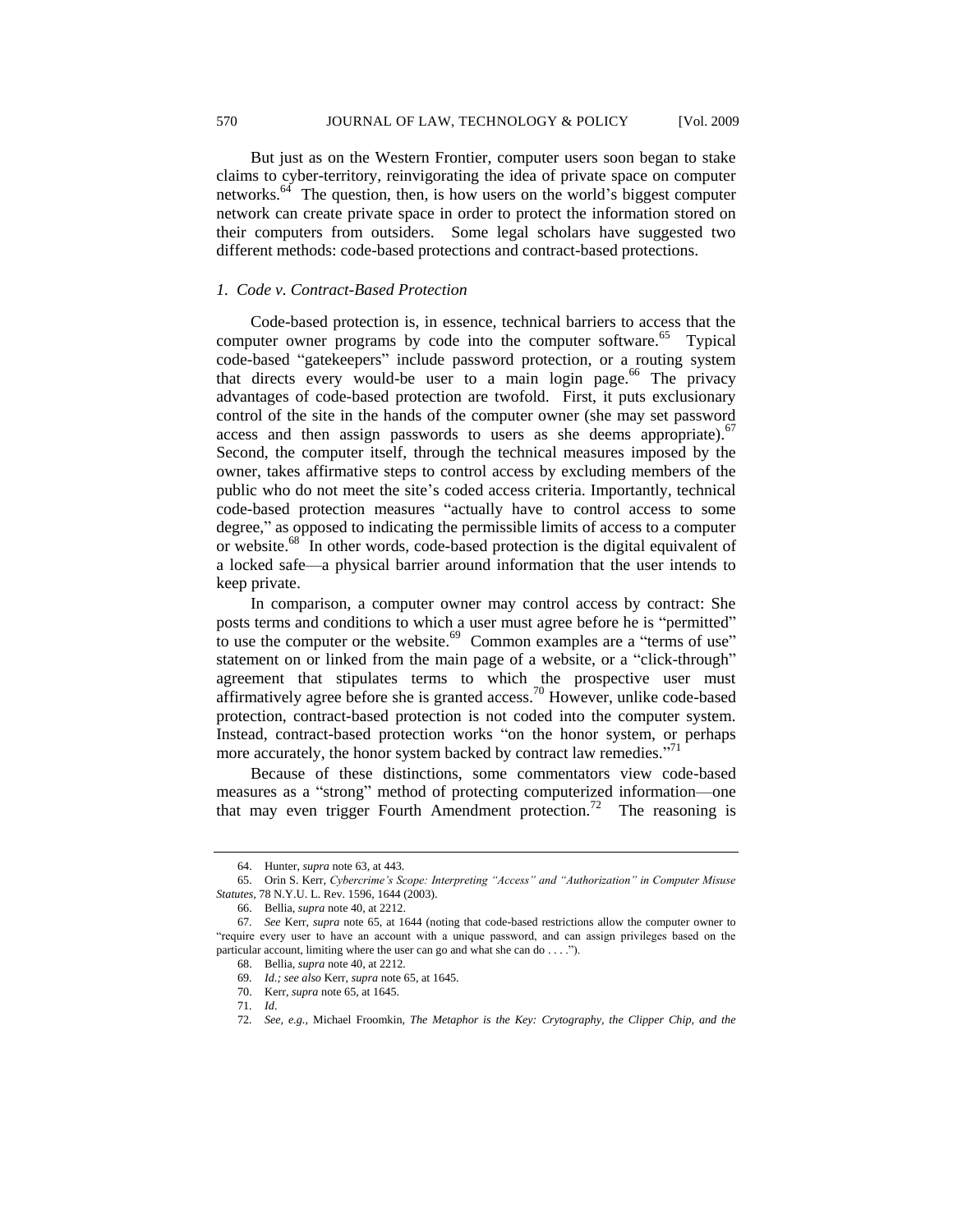simple: if an unauthorized user wishes to gain access to a website protected by code, she either must steal the password or attempt to guess it—a process of "safecracking" that could theoretically occupy "millions of years."<sup>73</sup>

No such affirmative protection exists with regulation of websites by contract. A user may have no intent to obey a term of use that says, "This site is private, and access is conditioned upon your agreement to not reveal any information contained herein," yet she may still be granted access to the website if she clicks "I agree." The important point for purposes of the Lori Drew prosecution is that code-based measures are far more effective at protecting private information than regulation by contract, and Drew was charged under  $\S$  1030(a)(2)(C)—the provision of the CFAA that prohibits theft of private and confidential information stored on computers. The question, then, is the type of protection measures, if any, on the MySpace website.

#### *2. MySpace—Regulation by Code or by Contract?*

An examination of the MySpace site makes clear that it is a public website regulated by contract, not a private website regulated by code. Setting up a user profile requires becoming a member of MySpace, which requires affirmatively clicking "I agree" to MySpace's Terms of Service-clear contractual protection.<sup>74</sup> Certain features of the site, such as the registration page at issue in the Drew case, require a login ID and password and therefore may initially appear to be code-based protection—but they are not. That is because MySpace's methods of access—even the password and ID system place no physical controls on access to the site. When a new user registers, she inputs a name and a valid e-mail address, and then she—not MySpace chooses her own ID and password to the MySpace site before she affirmatively clicks the "I agree" button. In real-world terms, this is somewhat akin to a bank letting customers mint their own key to the safe when they sign up for a checking account. The practical effect of such a system is that anybody at all—Lori Drew, "Josh Evans," or Grendel, the monster from *Beowulf* <sup>75</sup>—can establish a MySpace profile.

In fact, MySpace explicitly acknowledges that the content on its site is

*Constitution*, 143 U. PA. L. REV. 709, 871 (1995) (analogizing coded encryption measures to use of a safe to protect private contents, thereby triggering a reasonable expectation of privacy in those contents). *But see*  Orin S. Kerr, *The Fourth Amendment in Cyberspace: Can Encryption Create a "Reasonable Expectation of Privacy?‖* 33 CONN. L. REV. 503, 516 (2001) (arguing that, for Fourth Amendment purposes, a computer user has no reasonable expectation of privacy in encrypted e-mails). This Recent Development takes no position on whether code-based protection triggers protection from unreasonable government searches and seizures under the Fourth Amendment, which is a different question than whether code-based protection effectively excludes most members of the public from private information on websites. Instead, it is sufficient to agree with Professor Kerr when he writes that, from a practical perspective, "the privacy regime that protects Internet communications extends strong privacy protections even if [code-based] protection itself does not trigger the Fourth Amendment." *Id.* at 529.

<sup>73.</sup> Kerr*, supra* note 72, at 504.

<sup>74.</sup> Signup For MySpace, http://signups.myspace.com/index.cfm?fuseaction=signupy (last visited Sept. 29, 2009).

<sup>75.</sup> MySpace Profile of Grendel, http://profile.myspace.com/index.cfm?fuseaction= user.viewProfile&friendID=5272436 (last visited Sept. 29, 2009).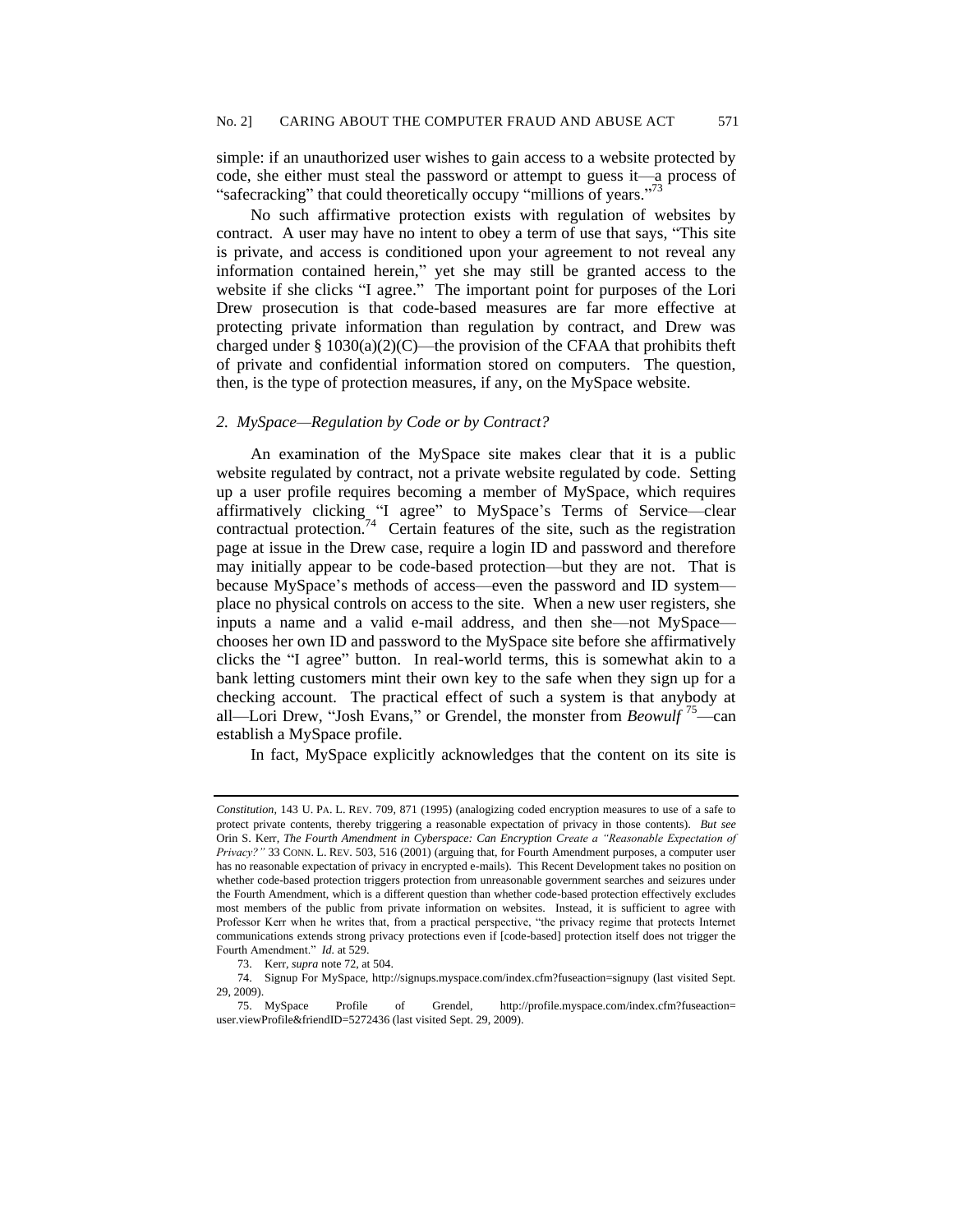*not* private, despite its password access system. The very first piece of advice on MySpace's safety page is this: "Don't forget that your profile and MySpace forums are public spaces. Don't post anything you wouldn't want the world to know (e.g., your phone number, address, IM screen names, or specific whereabouts).<sup> $576$ </sup> In other words, protecting personal information is up to the user, not MySpace.<sup>77</sup> Such a system is not code-based protection.<sup>78</sup>As one commentator has noted, "[w]hen a system is technically configured to allow particular uses, the default presumption should be that the system owner consents to the allowed use because the system owner is in a better position to convey limits [on use] . . . .  $\frac{1}{79}$  Lori Drew may have violated a contract term to gain access to MySpace, but the system is "technically configured" to allow her use—as well as the use of 246 million others.

With this code-based versus contract-based dichotomy in mind, this Recent Development will now address judicial interpretations of the term "without authorization" under the CFAA. While some courts have held in a civil context that violation of a website's terms of use can constitute "unauthorized access," none have done so in a criminal case. And equally importantly, all *criminal* prosecutions under § 1030(a)(2)(C) have involved circumvention of code-based protective measures.

#### III. ANALYSIS

# *A.―Without Authorization‖ and ―Exceeds Authorized Access‖ – Definitions*

As one commentator has noted, "the crucial question in applying [the CFAA] to a [computer] owner's efforts to curtail unwanted uses of her system is what it means for access of a system to be 'without authorization," $80$  yet the true meaning of that term has proven to be frustratingly elusive. Congress, "perhaps assuming that the words speak for themselves," did not define the term "without authorization."<sup>81</sup> But the CFAA explicitly defines "exceeds authorized access" as "[accessing] a computer with authorization and to use such access to obtain or alter information that the accesser is not so entitled to

<sup>76.</sup> MySpace Safety Tips and Settings, http://www.myspace.com/index.cfm?fuseaction= cms.viewpage&placement=safety\_pagetips (last visited Nov. 8, 2009).

<sup>77.</sup> In fact, courts have rejected the idea that MySpace has any affirmative duty to confirm the age or personal information submitted to its website. *See, e.g.,* Doe v. MySpace, 474 F. Supp. 2d 843, 851 (W.D. Tex. 2007), *aff'd*, 528 F.3d 413 (5th Cir. 2008) (rejecting plaintiffs' claim that MySpace had a duty to enact safety measures to protect underage users from sexual predators).

<sup>78.</sup> Kerr, *supra* note 65, at 1646 ("[A] computer owner could set up a website that appears to require a username and password to access the contents of the site, but that actually grants access for any username and password combination. Such a site would appear to a user to regulate by code, but would actually work more like a system of regulation by contract."). *Cf.* Snow v. DirecTV, 450 F.3d 1314, 1322 (11th Cir. 2006) (defendant's website was "readily accessible" to the general public despite password protection, because gaining access to the site required only registering, creating a password, and agreeing to the terms of use).

<sup>79.</sup> Bellia, *supra* note 40, at 2248. 80*. Id.* at 2234.

<sup>81.</sup> EF Cultural Travel BV v. Explorica, Inc., 274 F.3d 577, 582 n. 10 (1st Cir. 2001).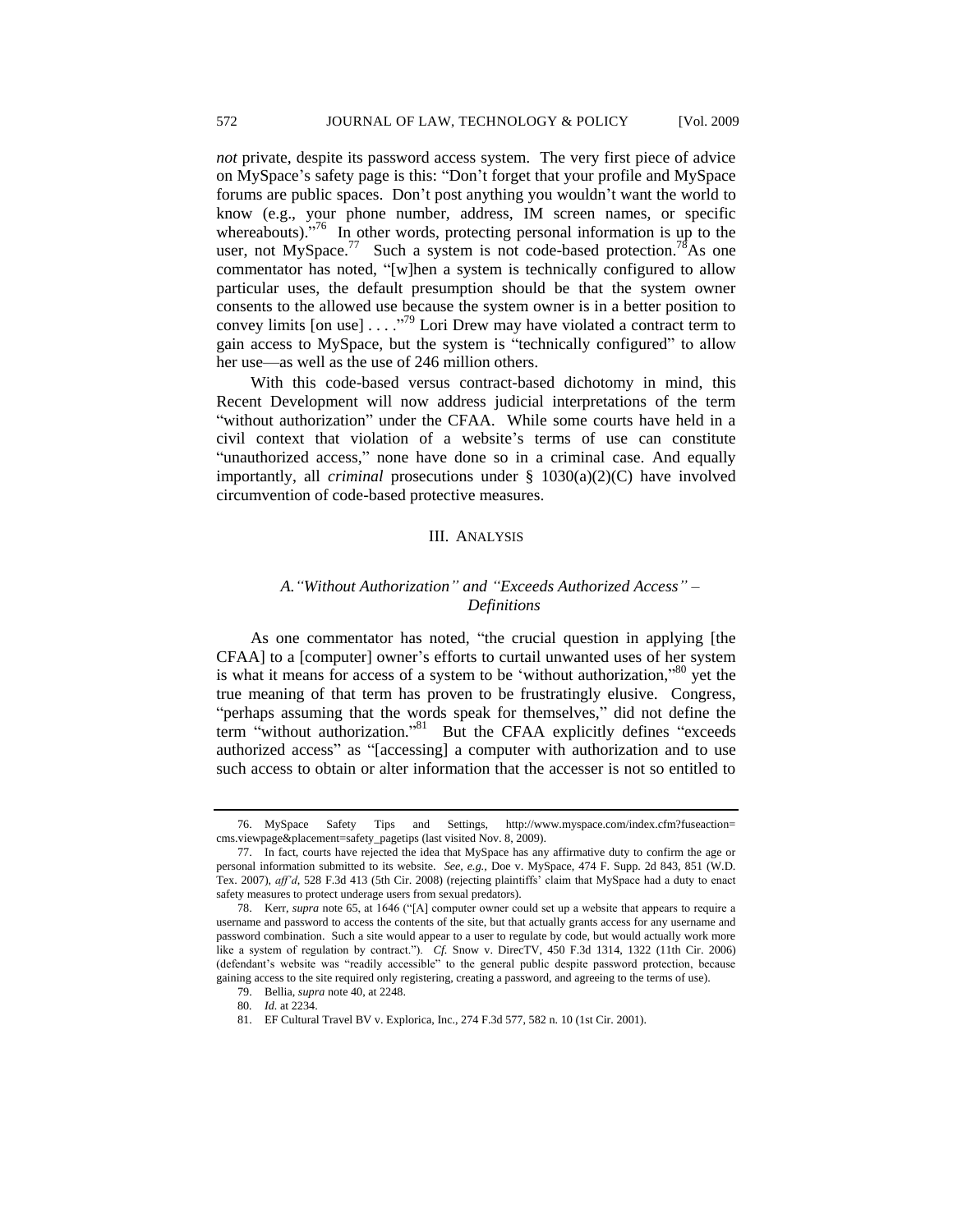obtain or alter.<sup>382</sup> It is also clear that the CFAA contemplates a distinction between "insiders" and "outsiders": Specifically, outsiders are those who access a computer "without authorization," and insiders are those who have some authorized access to a computer but then "exceed" it in some way.<sup>83</sup>

Yet courts and commentators alike have had difficulty keeping the terms "without authorization" and "exceeds authorized access" separate.<sup>84</sup> Indeed, at Lori Drew's trial, the prosecution did not explicitly argue that Drew's access was one or the other, instead apparently proceeding upon both theories at once.<sup>85</sup> Given the lack of statutory guidance on the meaning of "without" authorization," courts have defined the term in various ways. Many of them apply the plain meaning of the word "authorization," turning to dictionaries for reference.<sup>86</sup> Some courts cite to *United States v. Morris*,<sup>87</sup> which holds that a user who has some authorization to use a computer may nonetheless act "without authorization" if she uses the computer in a manner that is not related to the computer's intended function.<sup>88</sup> Later courts have explained that the scope of a user's authorization under the *Morris* "intended function" test hinges upon "the nature of the relationship established by the computer owner and the user."89

Finally, courts have held that a violation of a contract can constitute "unauthorized access" under the CFAA. This is the government's theory of liability in the Lori Drew case, so it is worth exploring in depth some of these decisions. Notably, while courts have applied the *Morris* "intended function"

85. See Drew Indictment, supra note 12, at 5, 9 (using the phrase "without authorization and in excess of authorized access" consistently throughout).

86*. See, e.g.,* Healthcare Advocates v. Harding, Earley, Follmer, & Frailey, 497 F. Supp. 2d 627, 644, 648 (E.D. Pa. 2007) (noting that Congress did not define the term "authorization" in the CFAA and therefore using a dictionary to ascertain the "plain meaning" of the word). In the Drew trial, Judge Wu instructed the jury that "access without authorization" means "to access a computer without the approval, permission, or sanction of the computer's owner." Government's Resp. to Def.'s Supplement to Rule 29 Mot. at 4, United States v. Drew, No. 08-582-GW (C.D. Cal. Dec. 30, 2008) ("Government's Response"), *available at* The Volokh Conspiracy, http://volokh.com/files/DrewResponse.pdf.

87. 928 F.2d 504 (2d Cir. 1991).

<sup>82.</sup> 18 U.S.C. § 1030(e)(6) (2008).

<sup>83</sup>*. See* S. REP. NO. 104–357, at 11 (1996) (describing differing circumstances in which insiders and outsiders would face criminal liability under the CFAA).

<sup>84</sup>*. See, e.g.,* Int'l Airport Ctrs., L.L.C. v. Citrin*,* 440 F.3d 418, 420 (7th Cir. 2006) (Posner, J.) (noting that the difference between "without authorization" and "exceeds authorized access" is "paper thin . . . but not quite invisible."); Kerr, *supra* note 65, at 1630 ("Although courts have struggled to distinguish between these two phrases, prohibitions against exceeding authorization appear to reflect concerns that users with some rights to access a computer network could otherwise use those limited rights as an absolute defense to further computer misuse.").

<sup>88</sup>*. Id.* at 510. In 1988, Robert Tappan Morris was given access to a computer at Cornell University that connected to the INTERNET, which was then a private nationwide network of federal interest, military, and university computers. *Id.* at 505. Seeking to expose security flaws on that network, Morris released a virus that ended up causing substantial damage. *Id.* at 506. Morris was convicted under a provision of the CFAA that prohibited only access without authorization, not exceeding authorized access, and he argued to the Court of Appeals for the Second Circuit that because he indeed had access to some computers on the Internet, he was not fully "without authorization" but at most exceeded the authorization he was given. *Id.* at 509. The court, however, ruled that because Morris did not use the INTERNET for e-mailing and research purposes—the intended function of the network—his release of a malicious worm constituted unauthorized access. *Id.* at 510. Incidentally, Morris is now a tenured associate professor in the Computer Science department at MIT. Robert Morris, http://pdos.csail.mit.edu/~rtm/ (last accessed Sept. 29, 2009).

<sup>89.</sup> United States v. Phillips, 477 F.3d 215, 219 (5th Cir. 2007).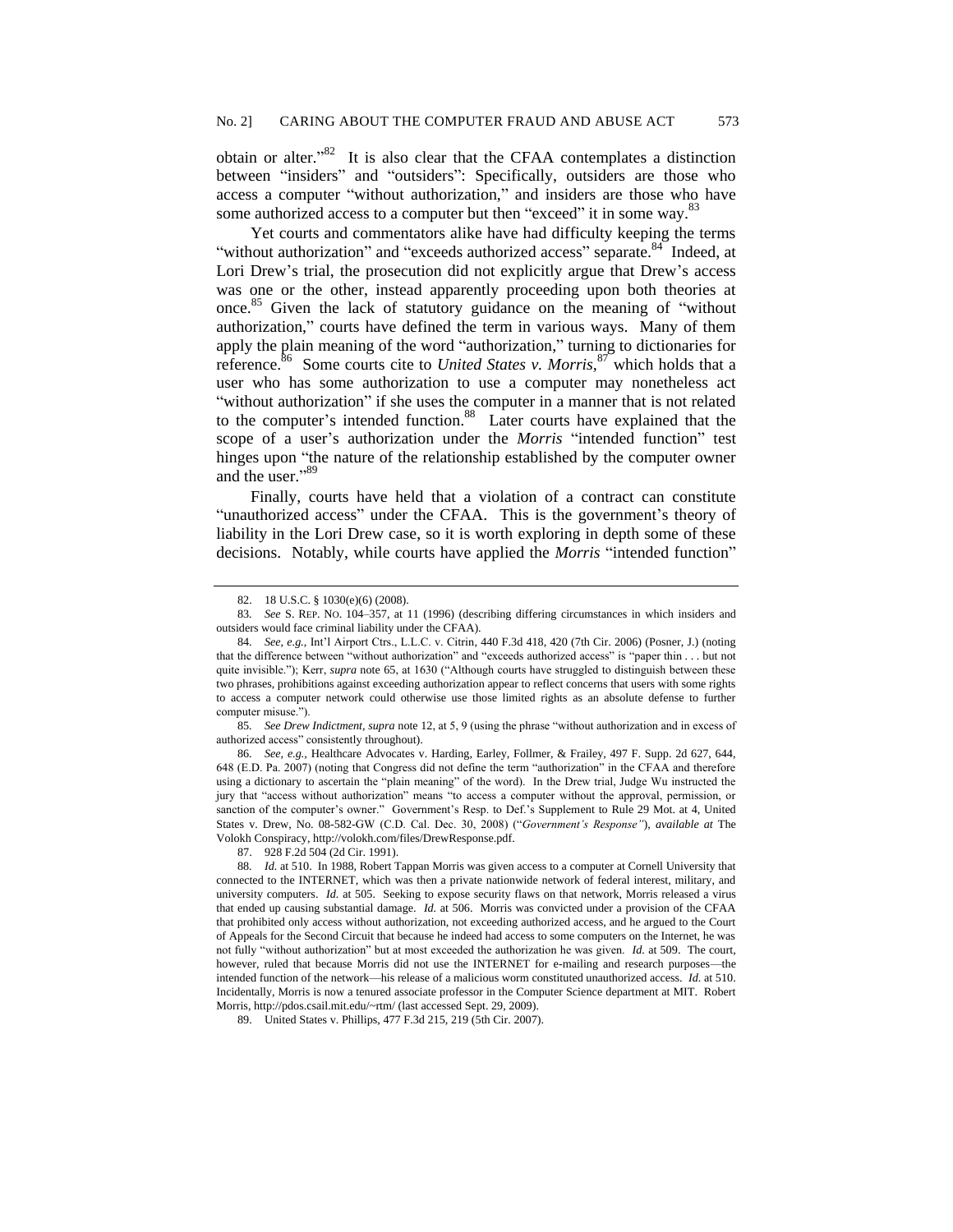test in a criminal context, none have extended the contract theory of liability to criminal defendants. And equally importantly, all criminal prosecutions under § 1030(a)(2)(C) have involved circumvention of code-based protective measures.

## *B. Judicial Interpretations of "Unauthorized Access"*

#### *1. Contractual Theory of ―Unauthorized Access‖ – Civil Cases*

In its trial brief for the Drew case, the government emphasized the "great" weight of circuit authority holding that contractual terms can identify what is 'unauthorized' ... within the meaning of Section  $1030.^{90}$  This statement is not baseless: The rise in Internet commerce over the past ten years has led to more websites with "clickwrap" licenses—essentially, online terms of use to which the user must agree while accessing the site or downloading products from it. $91$  Generally, courts have found that such "clickwrap" agreements can constitute binding contracts.<sup>92</sup>

Assuming such online contracts are binding, the prosecution is correct that some courts interpreting the CFAA's civil provisions have held that a breach of contract can constitute unauthorized access. However, the bulk of these cases involve anti-competitive behavior between businesses and their employees in relationships governed by offline paper agreements. For example, a rival company might use some sort of program or code to mine a competitor's website for valuable data, in violation of a confidentiality agreement or express prohibition not to do so.<sup>93</sup> Or an employee might quit his job at company A but take proprietary computer data along with him to company B in violation of a confidentiality or non-compete agreement.<sup>94</sup>

<sup>90</sup>*. Government's Response, supra* note 86, at 10.

<sup>91.</sup> Specht v. Netscape Commc'ns. Corp., 150 F. Supp. 2d 585, 593-94 (S.D.N.Y. 2001) ( "A clickwrap license presents the user with a message on his or her computer screen, requiring that the user manifest his or her assent to the terms of the license agreement by clicking on an icon. The product cannot be obtained or used unless and until the icon is clicked.") More precisely, "clickwrap" agreements typically govern tangible products, such as downloadable software, while Terms of Use govern use of a website. Courts have held both to be enforceable contracts, and the terms are treated as interchangeable for purposes of this Recent Development.

<sup>92</sup>*. See, e.g.,* A.V. v. iParadigms Ltd. Liability Co., 544 F. Supp. 2d 473, 480 (E.D. Va. 2008)(holding that defendants had agreed to abide by website terms of use by clicking "I agree" to the terms on the site, and collecting cases enforcing online clickwrap and terms of service provisions as binding contracts).

<sup>93</sup>*. See, e.g.,* EF Cultural Travel BV v. Explorica, Inc., 274 F.3d 577, 580–82 (1st Cir. 2001) (noting that, for purposes of preliminary injunction, plaintiff could likely prove that defendant's use of a scraper program to mine data on plaintiff's website constituted access without authorization where the scraper program was created using information protected by a confidentiality agreement).

<sup>94</sup>*. See, e.g*., Int'l Airport Ctrs., LLC v. Citrin*,* 440 F.3d 418, 420 (7th Cir. 2006) (Posner, J.) (reasoning that defendant's authorized access to his company-issued laptop terminated when he "[decided] to quit IAC in violation of his employment contract . . . . [and] resolved to destroy files . . . that were . . . the property of his employer, in violation of the duty of loyalty that agency law imposes on an employee."). *Citrin* involved an employee contract, but some courts have gone further and used agency principles to find unauthorized access to computers even in the absence of an offline contract. The most striking example of this broad theory of application is Shurgard Storage Ctrs. v. Safeguard Self Storage, Inc., 119 F. Supp. 2d 1121, 1125 (W.D. Wash. 2000) (holding that the employee in question lost his "authorized access" to his company's computers the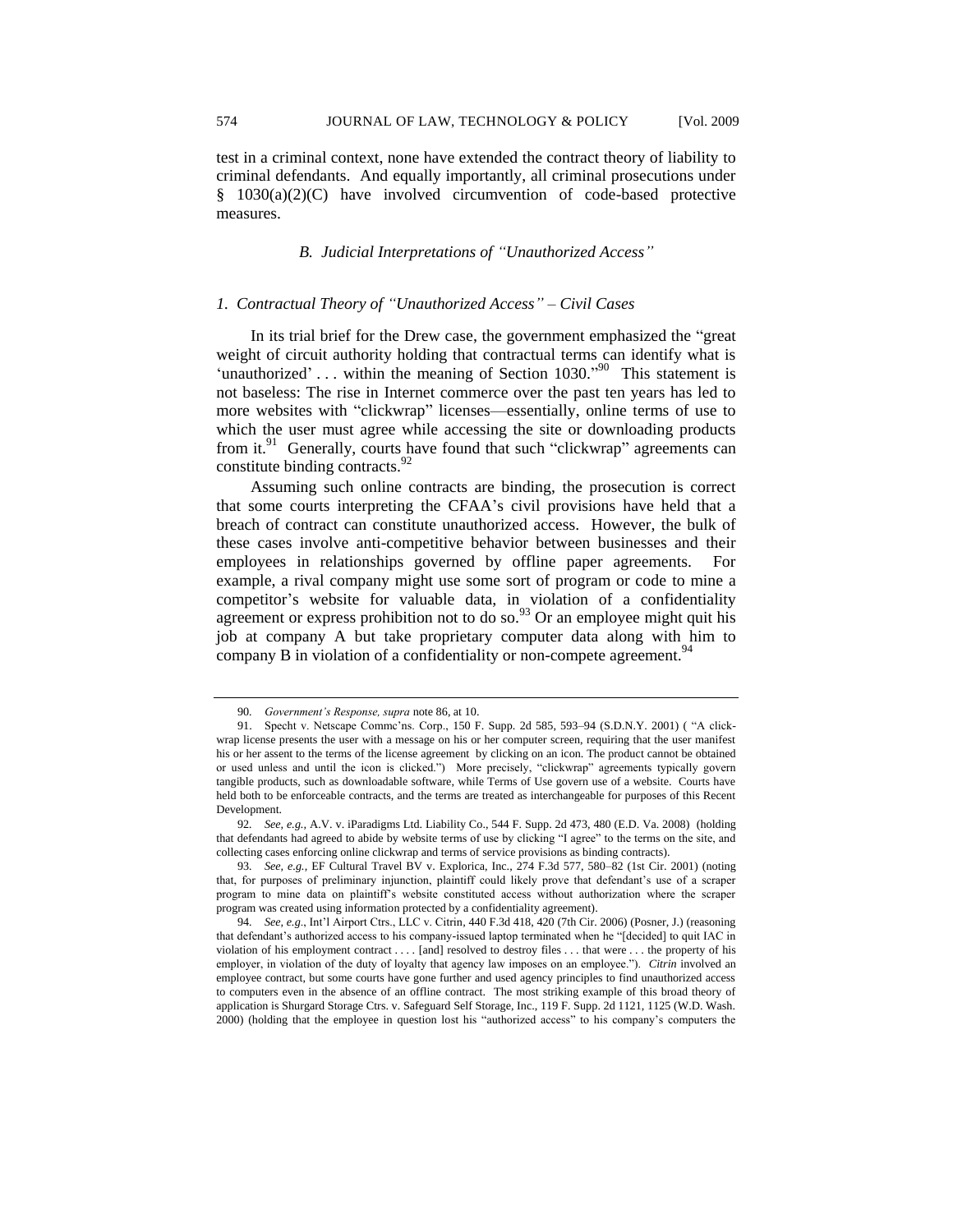However, the Lori Drew case presents a narrower question: Outside the realm of competing business entities, does violation of a public website's terms of service constitute "unauthorized access"? A few courts have answered in the affirmative, at least in a civil context. One such example is *America Online, Inc. v. LCGM, Inc.*:<sup>95</sup> There, online service provider AOL brought a civil claim against the defendant LCGM under § 1030(a)(2)(C) and § 1030(g) of the CFAA, alleging that the defendants, in violation of AOL's terms of service, collected the e-mail addresses of thousands of AOL members and transmitted to them nearly 100 million spam emails advertising pornographic websites.<sup>96</sup> The court granted AOL summary judgment on the CFAA claim, noting rather succinctly: "Defendants have admitted to maintaining an AOL membership and using that membership to harvest the e-mail addresses of AOL members. . . . Defendants' actions violated AOL's Terms of Service, and as such was [sic] unauthorized." $97$ 

Yet some courts interpreting the CFAA in a civil context have waffled on the issue of whether violation of website's terms of use constitutes "unauthorized access,"<sup>98</sup> or have dodged the question altogether.<sup>99</sup> Even more notably, one court has questioned the idea that the CFAA applies to use of public websites, regardless of any terms of use. In *Healthcare Advocates, Inc. v. Harding, Earley, Follmer, & Frailey*,<sup>100</sup> the defendants, in the course of intellectual property litigation, used the Internet Archive's Wayback

instant he began acting as an agent for the competing entity). This theory of "unauthorized access" has been expressly rejected by some courts and commentators as too broad an application of the CFAA. *See, e.g.*, Condux Int'l Inc. v. Haugum, No. 08–4824, 2008 U.S. Dist. LEXIS 100949 at \*12–15) (D. Minn. Dec. 15, 2008) (collecting cases rejecting the *Shurgard* agency theory of unauthorized access and noting that it ―incorrectly focuses on what a defendant did with the information after he accessed it‖ instead of the correct question of whether the defendant's access was unauthorized); Kyle W. Brenton, *Trade Secret Law and the Computer Fraud and Abuse Act: Two Problems and Two Solutions,* 2009 U. ILL. J.L. TECH. & POL'Y 429 (2009).

<sup>95.</sup> 46 F. Supp. 2d 444 (E.D. Va. 1998).

<sup>96</sup>*. Id.* at 448.

<sup>97</sup>*. Id.* at 450. *See also* Ticketmaster L.L.C. v. RMG Techs. Inc., 507 F. Supp. 2d 1096, 1113 (C.D. Cal. 2007) (granting preliminary injunction on CFAA claim against defendant company where it used a scraper program to glean information off Ticketmaster's public website in violation of the site's terms of use); Hotmail Corp. v. Van\$ Money Pie Inc., No. C 98-20064, 1998 WL 388389, U.S.P.Q.2d 1020, at \*6 (N.D. Cal. Apr. 16, 1998) (finding likelihood of success on the merits of CFAA and breach of contract claims where defendants violated Hotmail's terms of service by sending spam and pornographic emails).

<sup>98</sup>*. See* Am. Online, Inc. v. Nat'l Health Care Disc., Inc., 121 F. Supp. 2d 1255, 1273–75 (N.D. Iowa 2000) (noting on motion for summary judgment that "it is not clear that a violation of AOL's membership agreements results in 'unauthorized access,'" and that the Senate Judiciary Committee, in revising the CFAA in 1986, expressly rejected the idea of enacting a comprehensive federal statute that left no computer crime uncovered); Southwest. Airlines Co. v. Boardfirst, L.L.C., No. 3: 06-CV-0891-B, 2007 U.S. Dist. LEXIS 96230, at \*44–45 (N.D. Tex. Sept. 12, 2007) (questioning whether defendant violated the CFAA simply by using plaintiff's website for "commercial gain" as prohibited by the site's terms of service, and asking parties to brief the question of whether the "rule of lenity" should apply to this interpretation of the CFAA).

<sup>99</sup>*. See* Southwest Airlines Co. v. Farechase, Inc*.,* 318 F. Supp. 2d 435, 439–40 (N.D. Tex. 2004) (in case where defendant allegedly used scraper program to collect information from Southwest's website in violation of its terms of use, the court noted that regardless of whether the terms of use agreement constituted a valid contract, the defendant's actions were nonetheless "without authorization" because the plaintiff had directly informed the defendant that it objected to use of the scraper).

<sup>100.</sup> Healthcare Advocates, Inc. v. Harding, Earley, Follmer, & Frailey, 497 F.Supp.2d 627 (E.D. Pa. 2007).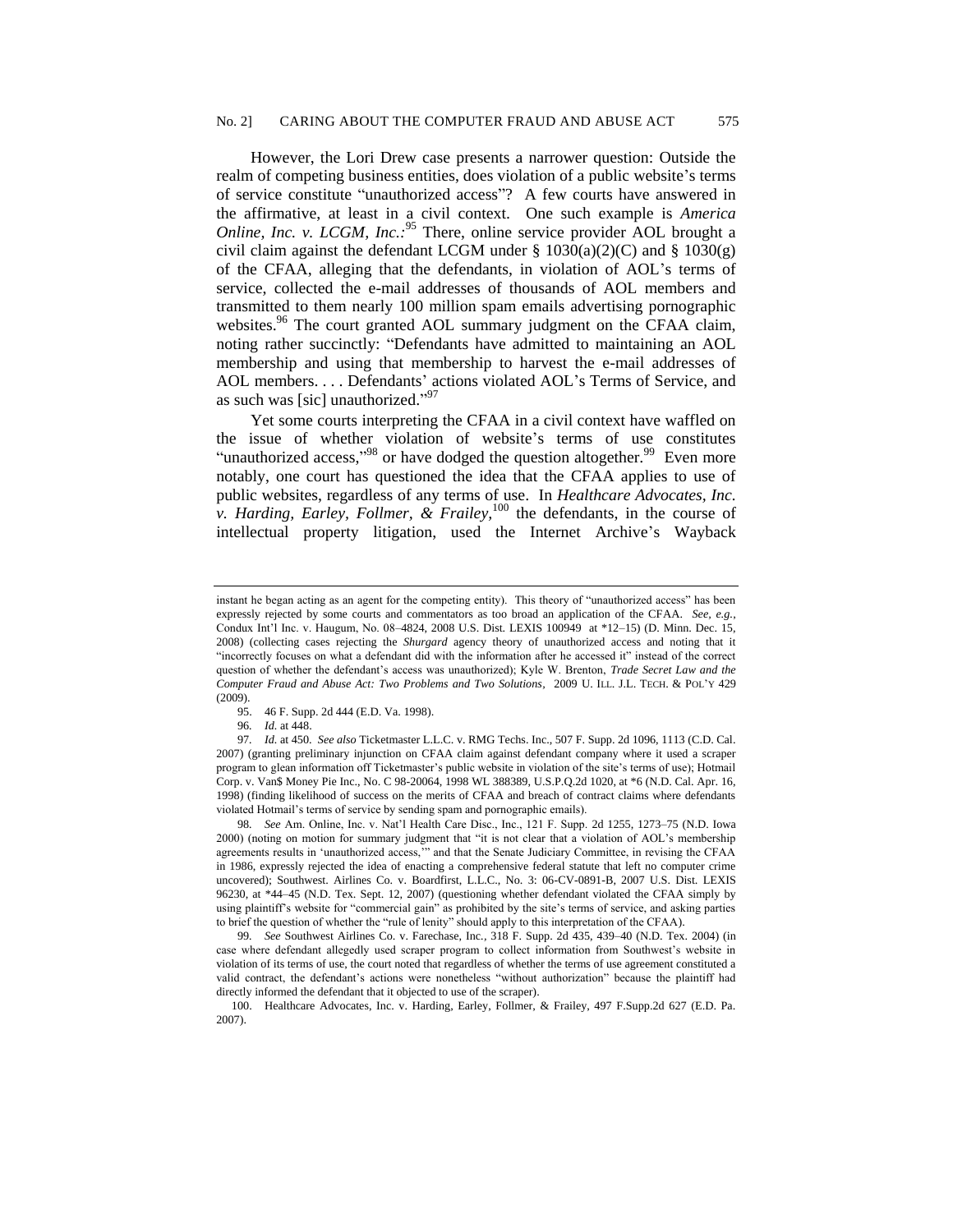Machine<sup>101</sup> to view archived copies of Healthcare Advocates' public website.<sup>102</sup> Normally the public would have been denied access to these images, but Internet Archive's servers happened to be malfunctioning and granted the defendants access.<sup>103</sup> The plaintiffs brought a civil claim under  $\S$  $1030(a)(2)(C)$ , arguing that the Harding firm exceeded its authorized access by using the Wayback Machine to view the archived screenshots.<sup>104</sup> The court, in language that is instructive to the Drew prosecution, granted the defendants summary judgment on the plaintiffs' CFAA claim:

The facts do not show that the Harding firm did anything other than use the Wayback Machine in the manner it was intended to be used. . . . [T]he Harding firm accessed the Internet Archive's website with only an ordinary web browser [and] they did not employ any special tools. . . . [T]he Harding firm obtained [the disputed] images because Internet Archive's servers experienced a condition that made them forget about protective controls. . . .Healthcare Advocates argues that the Harding firm's access was unauthorized because the images were viewed without its explicit permission. This fact is irrelevant. The statute only penalizes persons who exceed authorization. The Harding firm was given the power to view the images by the Wayback Machine.... The Harding firm got lucky, because the servers were malfunctioning, but getting lucky is not equivalent to exceeding authorized access . . . . A cursory review of applicable case law shows that defendants need to [do] something more than merely using a public website in the manner it was intended to be liable under the CFAA.<sup>105</sup>

The *Healthcare Advocates* decision is important for two reasons: First, the court recognized that using a public website in the manner for which it was intended does not fall within the scope of the CFAA's provisions—criminal or civil. Second, the decision is important because it recognizes that a user cannot "exceed authorized access" to a site that she has been given permission to enter—even if the owner of the content does not want the user to see the material in question. Ostensibly, that reasoning would hold even where the content owner states her intentions in the terms of service on a website.

In sum, courts are hesitant to construe a violation of a website's terms of service as "unauthorized access" under the CFAA, doing so only to combat anticompetitive business practices or bulk e-mail spamming. And the *Healthcare Advocates* decision shows reluctance to use § 1030(a)(2)(C) against computer users who are granted open access to a public website.

<sup>101.</sup> The Wayback Machine is a public, online library that houses more than 85 billion screenshots of websites from different periods in time, allowing users to examine previous versions of websites that have changed, or that may no longer exist. *Id.* at 631.

<sup>102</sup>*. Id.* at 632.

<sup>103</sup>*. Id.* The Wayback Machine allows owners of public websites to opt out of its archiving process, which Healthcare Advocates elected to do. *Id.* When a user opts out, Wayback Machine blocks public access to prior versions of the user's website—which is what would have happened had the Harding firm run its searches on a day when the Internet Archive's servers were not malfunctioning. *Id.*

<sup>104</sup>*. Id.* at 646.

<sup>105</sup>*. Id.* at 648–49.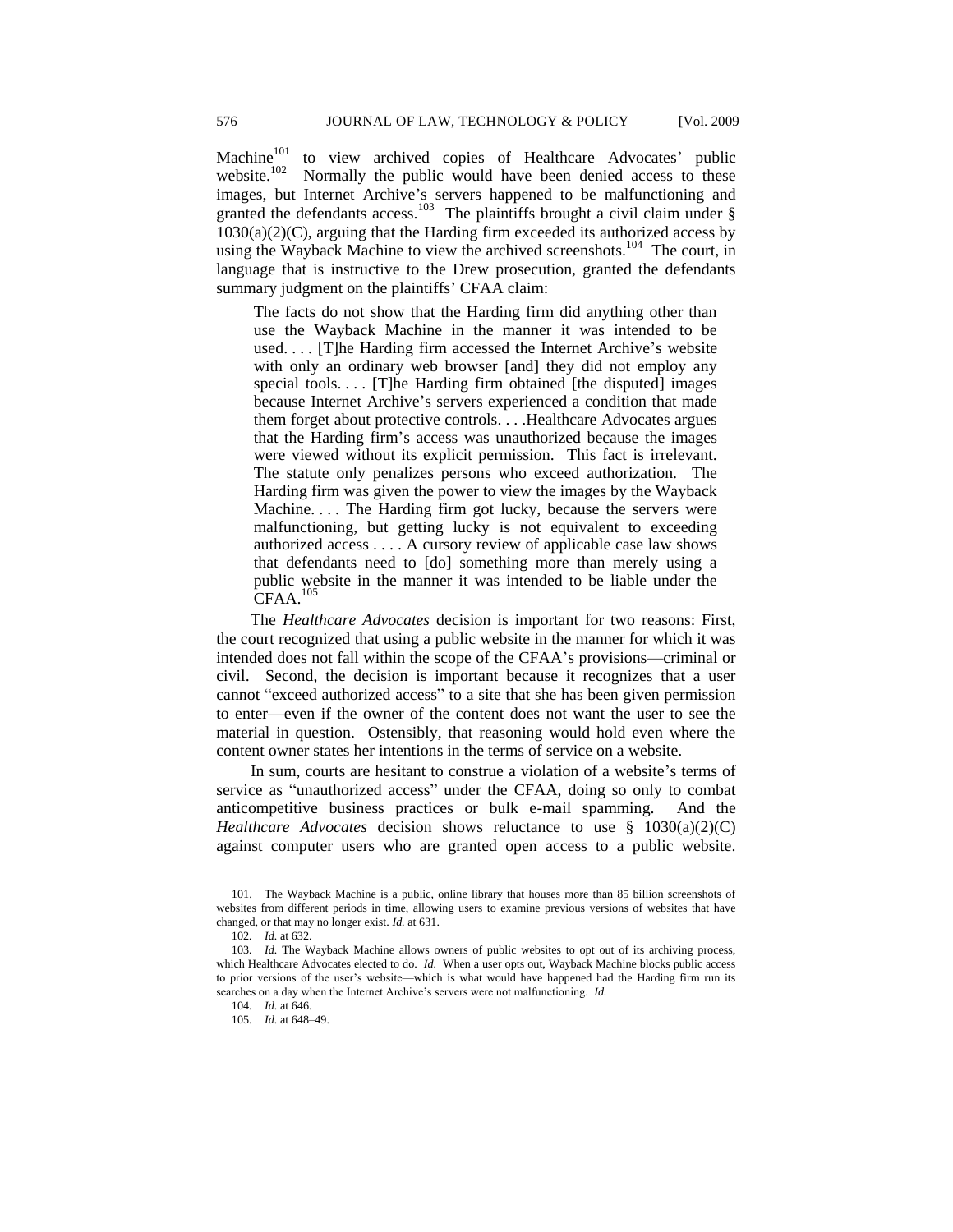Finally, it is important to remember that the cases discussing violation of a website's terms of service have all involved the civil provisions of the CFAA. As we will see, no court has held that violation of a contract (let alone violation of a website's terms of service) constitutes "unauthorized access" for purposes of the CFAA's criminal provisions.

## *2. Contractual Theory of ―Unauthorized Access‖—Criminal Cases*

Three circuits—the First, Fifth, and the Tenth—have considered CFAA criminal prosecutions in which some sort of contract governed use of the computer in question. In none of these prosecutions did the contract ultimately determine the defendant's liability under the CFAA, and in all three of these cases the contract was discussed as a peripheral matter (if it was discussed at all). Still, these decisions are worth examining in detail to understand where prosecutors bringing charges under  $\S 1030(a)(2)$  of the statute have previously focused their attention. Notably, no court has ever held that obtaining information from a public website with no code-based protection violates the CFAA's criminal provisions.

The First Circuit, in *United States v. Czubinski*,<sup>106</sup> took up the issue in the employee-employer context. Richard Czubinski, an IRS employee, signed the IRS's Rules of Conduct, which prohibited employees from using IRS computer systems for anything outside of "official" duties.<sup>107</sup> Nonetheless, Czubinski knowingly disregarded those rules by browsing the tax returns of various people, including Boston city officials and a former girlfriend.<sup>108</sup> Czubinski was convicted under § 1030(a)(4), which at that time made it a felony to "knowingly and with intent to defraud" access without authorization, or in excess of authorized access, a federal interest computer and obtain "anything of value."<sup>109</sup>

On appeal, Czubinski argued that his browsing of tax returns was an act of "idle curiosity," and that the government failed to prove that in doing so he obtained anything "of value."<sup>110</sup> The First Circuit agreed and reversed Czubinski's conviction.<sup>111</sup> However, as a threshold matter, the court—citing only to the CFAA's definition of "exceeds authorized access"—stated that Czubinski "unquestionably exceeded authorized access to a federal interest computer."<sup>112</sup> The court elaborated no further on this proposition, but it appears that it was doing more than just applying the plain wording of the definition. Under the CFAA, to "exceed authorized access" means to "access a computer with authorization and to use such access to obtain . . . information in the computer that the accesser is not entitled so to obtain  $\dots$ <sup>113</sup> Czubinski

<sup>106.</sup> 106 F.3d 1069 (1st Cir. 1997).

<sup>107</sup>*. Id.* at 1071, n. 1.

<sup>108</sup>*. Id.* at 1071–72.

<sup>109</sup>*. Id.* at 1078.

<sup>110</sup>*. Id.*

<sup>111</sup>*. Id.* at 1079.

<sup>112</sup>*. Id.* at 1078.

<sup>113.</sup> 18 U.S.C. § 1030(e)(6) (2006).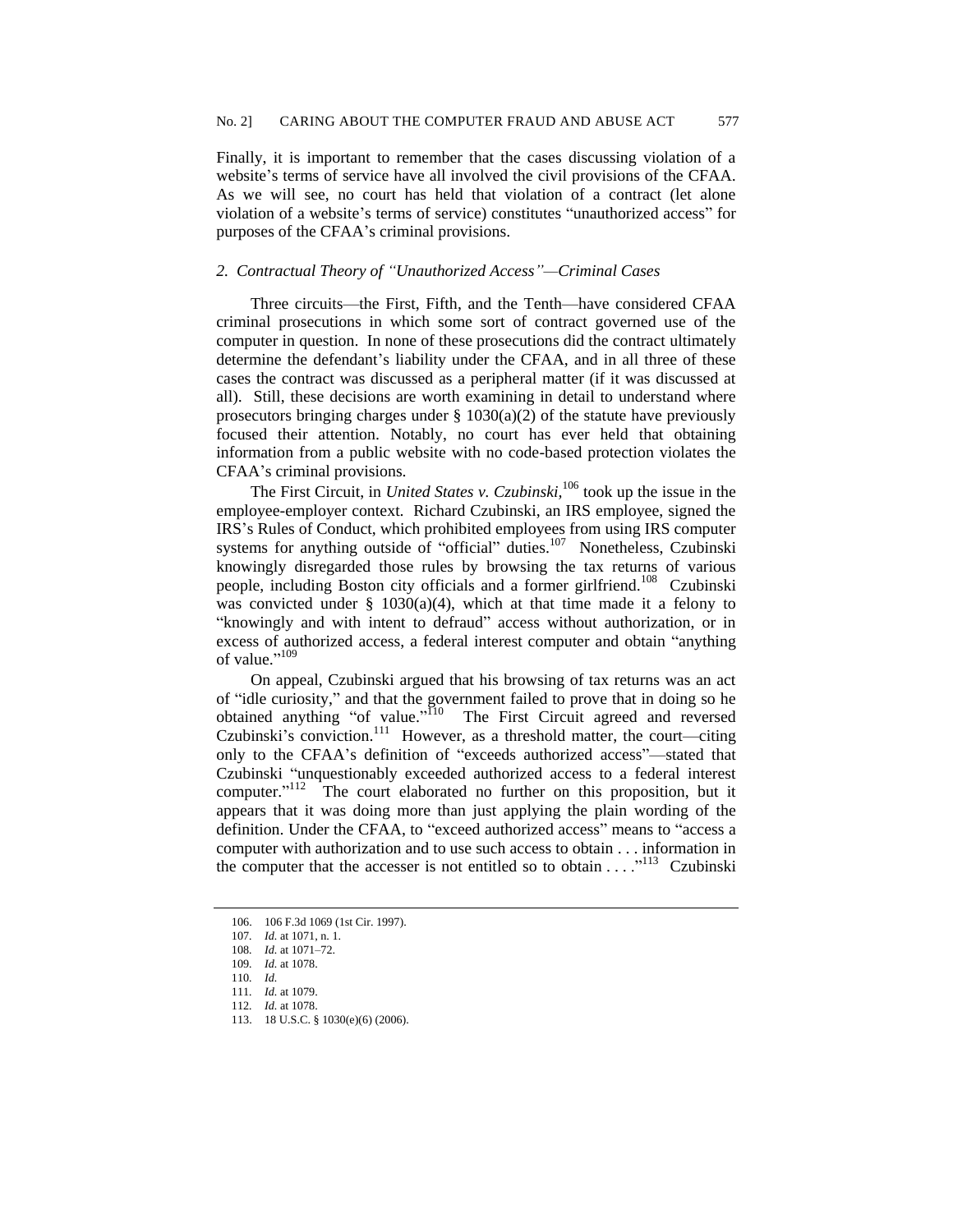was indeed authorized by the IRS to use the database in which he browsed, so the only way to say that he exceeded authorized access by browsing IRS returns out of curiosity is to give life to the contractual provision prohibiting access to the IRS databases for any non-work-related purposes.

Two things, however, limit the reach of the First Circuit's language in *Czubinski* as applied to §1030(a)(2)(C) (which, unlike the provision under which Czubinski was charged, requires no further showing of fraud). First, the court ultimately reversed Czubinski's conviction on all counts,  $114$  making its interpretation of "unauthorized access" merely dicta. Second, and more critically, the IRS database which Czubinski accessed was not accessible to the general public—instead, it was a government computer that contained sensitive personal data<sup>115</sup>. In many respects, the facts of *Czubinski* are precisely what Congress had in mind when it defined "exceeding authorized access": A computer user who, within the context of a closed network not available to the general public, "while authorized to use a particular computer in one department, briefly exceeds his authorized access and peruses data . . . that he is not supposed to look at."<sup>116</sup> Put simply, *Czubinski* does not involve a publicly accessible website regulated only by contract, and therefore must be distinguished from the Drew case. $117$ 

The Fifth Circuit also had a chance to squarely address the issue of liability based on contract terms in *United States v. Phillips*,<sup>118</sup> but ultimately declined to do so. When Andrew Phillips matriculated at the University of Texas at Austin (UT) in 2001, he signed UT's standard computer use agreement, which banned, *inter alia*, port scans<sup>119</sup> and other hacking activity.<sup>120</sup> Shortly thereafter, however, Phillips began using his university computer account to perform port scans on hundreds of websites, including those of private businesses, various U.S. Government agencies, and the British Armed Services network.<sup>121</sup> UT's Information Security Office quickly caught on to Phillips's port scanning and warned him on three separate occasions to stop, but Phillips nonetheless continued.<sup>122</sup>

Phillips then used the information he had collected through port scanning to launch a "brute force attack"<sup>123</sup> on a secure UT website ("TXClass")

<sup>114.</sup> United States v. Czubinski, 106 F.3d 1069, 1079 (1st Cir. 1997). In addition to the CFAA charges, Czubinski was initially charged with nine counts of wire fraud under 18 U.S.C. §§ 1343 and 1346. *Id.* at 1071.

<sup>115</sup>*. Id*. at 1071.

<sup>116.</sup> S. REP. NO. 99–432, at 7 (1986), *as reprinted in* 1986 U.S.C.C.A.N. 2479, 2485.

<sup>117.</sup> One commentator has further distinguished *Czubinski* by placing it in a line of CFAA cases that deal with access "without authorization" in the employer/employee context discussed in note 95, *supra*, arguing that the *Czubinski* court's brief dicta about exceeding authorized access suggest "that employers have a right to limit their employees' use of company computers to work solely motivated by a desire to serve the company." Kerr*, supra* note 65, at 1634.

<sup>118.</sup> United States v. Phillips, 477 F.3d 215 (5th Cir. 2007).

<sup>119.</sup> The *Phillips* court described port scanning as the sending of codes or other programs to various computers and networks in order to detect potential vulnerabilities in those computers—often as a prelude to a full-scale hacking attack. *Id.* at 217 n.1.

<sup>120</sup>*. Id.* at 217.

<sup>121</sup>*. Id.*

<sup>122</sup>*. Id.* at 217–18.

<sup>123.</sup> Essentially, a hacker launches a "brute-force attack" by collecting thousands of random password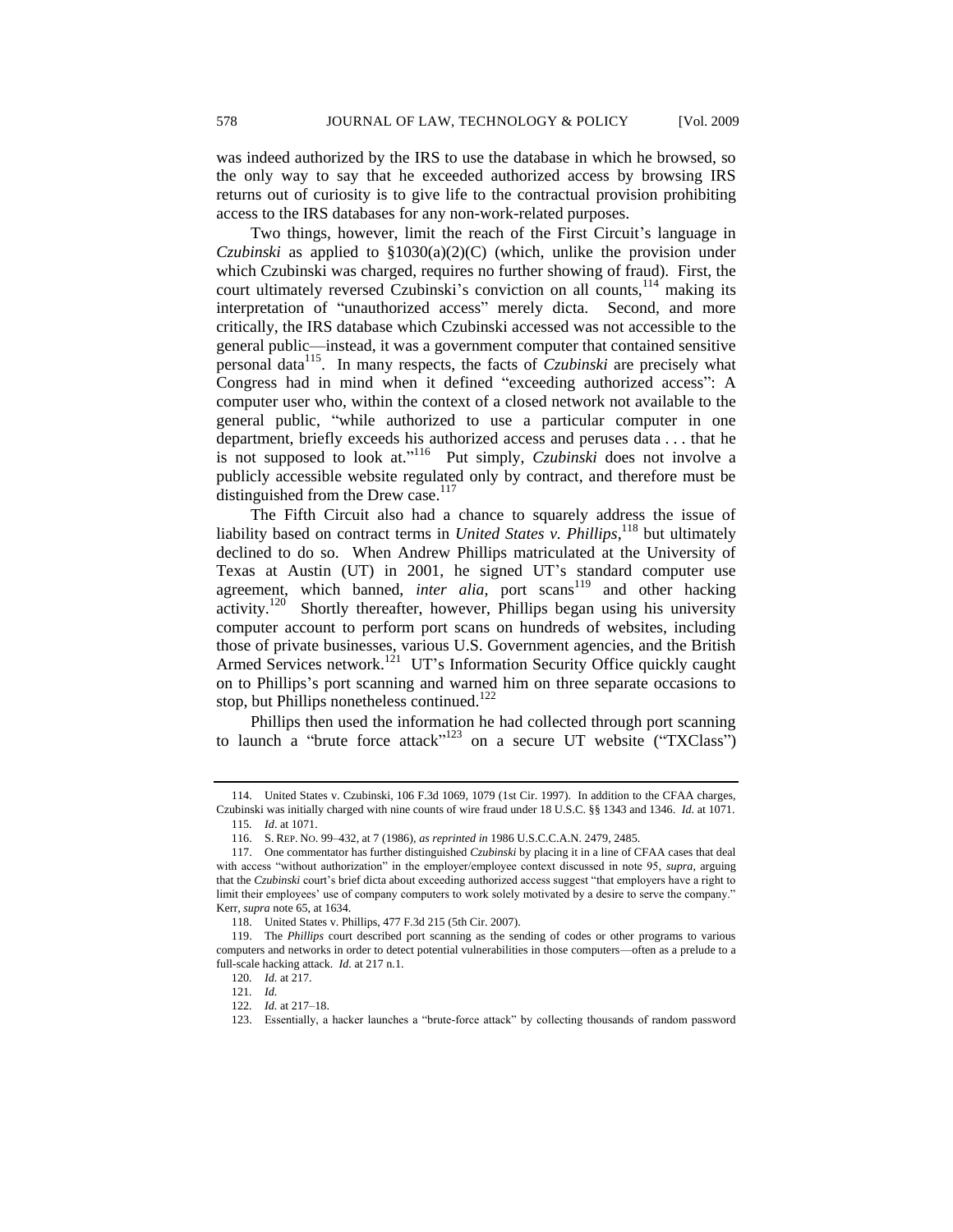intended only for university staff, bombarding it with random password combinations until a match granted him access to the site and the personal data contained thereon.<sup>124</sup> That had the effect of bringing down the UT computer system on several separate occasions, rendering the university's payroll, accounting, and medical records inaccessible.<sup>125</sup> Phillips was convicted under § 1030(a)(5)(A) of the CFAA,<sup>126</sup> which makes it a crime to "knowingly cause[] the transmission of a program . . . or command, and as a result of such conduct, intentionally causes damage without authorization, to a protected computer."<sup>127</sup>

On appeal to the Fifth Circuit Court of Appeals, Phillips argued that he had "de facto" authorization to browse the Internet as a public user, and that because he was able to at least view TXClass's login page (if not the content on the site), he merely "exceeded" his authorization to the site by going beyond the login portal and therefore could not be considered an "unauthorized user" under §  $1030(a)(5)(A)$ .<sup>128</sup> However, the Fifth Circuit rejected this argument, noting that "access" to the login page was not in fact "access" to the site itself because of the code-based protections on the TXClass site: A user could only log on to TXClass by using a social security number password to which UT has "affirmatively granted access," and "[n]either Phillips, nor members of the public, could obtain such authorization from UT merely by viewing a login page, or clicking a hypertext link."<sup>129</sup> Then, in dicta, the court said this:

[C]ourts have recognized that authorized access typically arises only out of a contractual or agency relationship. While Phillips was authorized to use his UT email account and engage in other activities defined by UT's acceptable use policy, he was never authorized to use TXClass. The method of access he used makes this fact even more plain. 130

The prosecution in the Drew case seized upon this language—especially the first sentence—to support its proposition that "accessing protected computers in violation of written agreements by computer owners is 'unauthorized' within the meaning of Section  $1030$ ."<sup>131</sup> But that interpretation is missing a very important caveat: The court's language in *Phillips* only makes sense in light of its explicit recognition that TXClass was a private website with code-based password protection—a site not available to the general public. Without that limitation, the statement that authorized access to computer networks or websites arises *only* out of a contractual or agency relationship would be absurdly untrue: It ignores the millions of Internet users

combinations and then repeatedly blasting the secure site with them until one of the randomly generated passwords "matches" an authorized site password, thereby allowing access. *Id.* at 218.

<sup>124</sup>*. Id.*

<sup>125</sup>*. Id.*

<sup>126</sup>*. Id.*

<sup>127.</sup> 18 U.S.C. § 1030(a)(5)(A)(i) (2008).

<sup>128</sup>*. Phillips,* 477 F.3d at 219. Recall that unlike § 1030(a)(2)(C), § 1030(a)(5) does not include the language "exceeds authorized access."

<sup>129</sup>*. Id.* at 220. 130*. Id.*

<sup>131</sup>*. Government's Response, supra* note 86, at 7.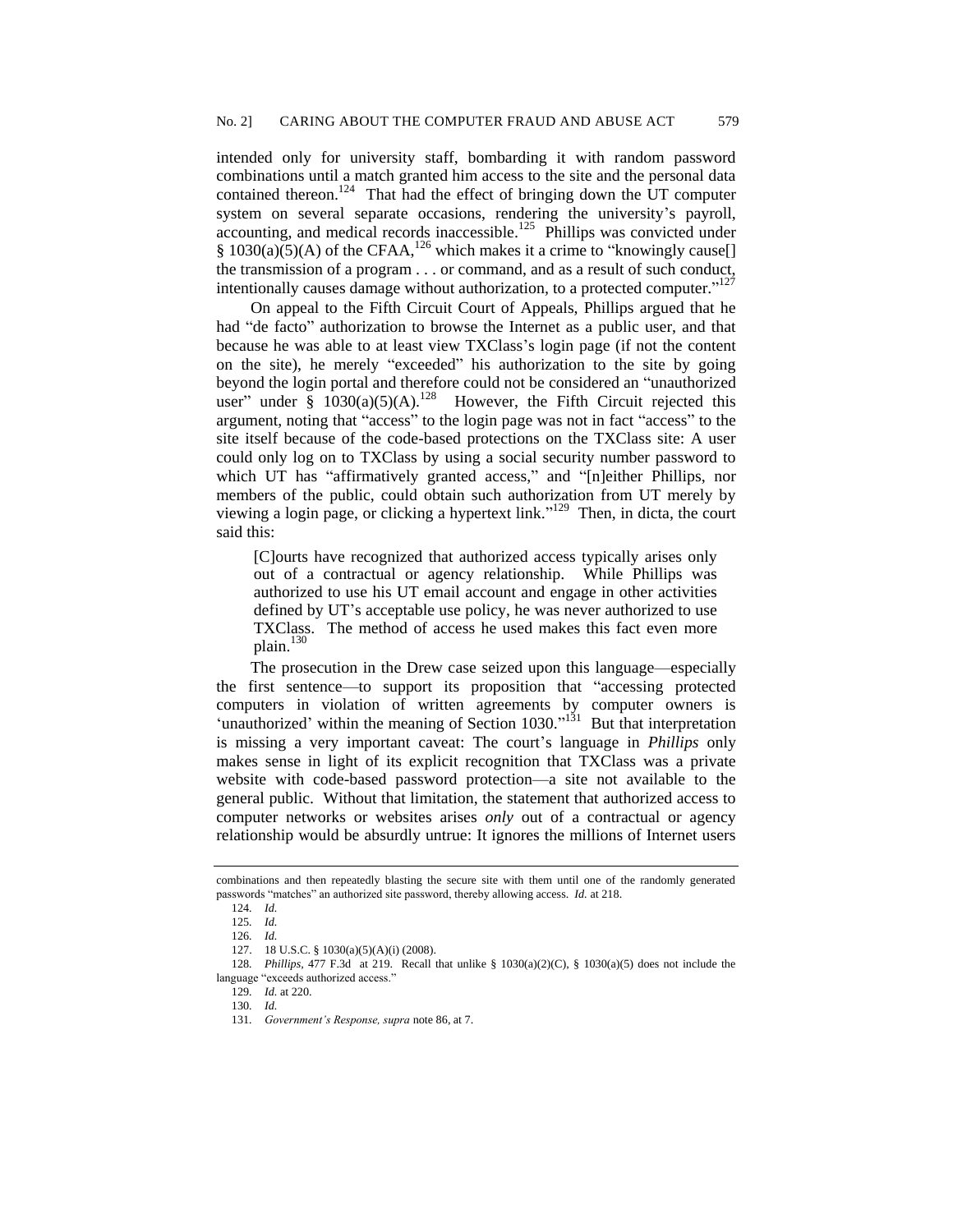who are freely "authorized" to peruse public websites with *no* restrictions whatsoever—contractual, code-based, or otherwise. The *Phillips* court, then, meant to say that authorized access *to private websites with code-based protection* typically only arises out of a contractual or agency relationship.

The only reported case to touch upon contract liability in the context of a prosecution under §  $1030(a)(2)(C)$  is *United States v. Willis.*<sup>132</sup> There, the defendant, who worked for a credit collection agency, was given password access to a proprietary financial information services website (Accurint.com) that contained the names, addresses, social security numbers, and other property data of private citizens.<sup>133</sup> Though agency employees were not authorized to use any information on Accurint.com for personal use, Willis nonetheless began funneling information on the site to Michelle Fischer, who Willis met through his drug dealer.<sup>134</sup> Willis later gave Fischer a defunct password and helped her log on to the site to obtain more information.<sup>135</sup> Fischer subsequently was arrested for identity theft, and Willis was charged with aiding and abetting the accessing of a protected computer without authorization in violation of 18 U.S.C. §§ 2(a) and  $1030(a)(2)(C)$ .<sup>136</sup> The Tenth Circuit affirmed Willis's conviction on other grounds not relevant here, and because Willis conceded that Fischer did not have authorized access to the Accurint.com site, the Tenth Circuit did not discuss the nature of the contract or formal policy (if any) that governed the use of the Accurint.com Web site.<sup>137</sup>

However, the facts of the case clearly indicate that the database was private—precisely because it was protected by strong code-based measures (a username and password issued by the computer owner). To that extent, the *Willis* case is analogous to *Czubinski* and *Phillips* in standing for the proposition that owners who allow some users access to their private, codeprotected Web sites may in some cases dictate the scope of that access by contract. The few other criminal prosecutions brought under  $\S 1030(a)(2)(C)$ have followed the same mold: theft or abuse of sensitive information from a code-protected, private database.<sup>138</sup> In fact, that theme persists uniformly throughout all criminal prosecutions under CFAA provisions that have "without authorization" as an element—most notably  $\S$ § 1030(a)(4)<sup>139</sup> and

<sup>132.</sup> 476 F.3d 1121 (10th Cir. 2007).

<sup>133</sup>*. Id.* at 1123.

<sup>134</sup>*. Id.*

<sup>135</sup>*. Id.*

<sup>136</sup>*. Id.* at 1124.

<sup>137.</sup> See id. at 1126 ("Mr. Willis does not contest that he provided Ms. Fischer unauthorized access to Accurint.com.‖). If the prosecution's theory was simply that Ms. Fischer's access was unauthorized, then that could presumably be established by showing that she was not an employee of Credit Collections, Inc. and therefore not party to that company's user agreement with LexisNexis, which governed access to the site. *See id.* at 1123.

<sup>138</sup>*. See* United States v. Johnson, 58 Fed. Appx. 926, 927 (3d Cir. 2003) (stating that defendant accessed Pennsylvania State Police computer system in order to provide fraudulent drivers licenses); United States v. Galietti, No. 3:06CR161 (EBB), 2007 U.S. Dist. LEXIS 80492, at \*4 (D. Conn. 2007) (stating that defendant, a Connecticut State Trooper, allegedly used a state police computer database to obtain license plate numbers in order to further a racketeering scheme); United States v. Ivanov, 175 F.Supp. 2d 367, 369–70 (D. Conn. 2001) (stating that defendant hacked into corporation's internal network and demanded \$10,000 to make the system secure again).

<sup>139</sup>*. See, e.g.*, United States v. Green*,* 428 F.3d 1131, 1132–33 (8th Cir. 2005) (stating that defendant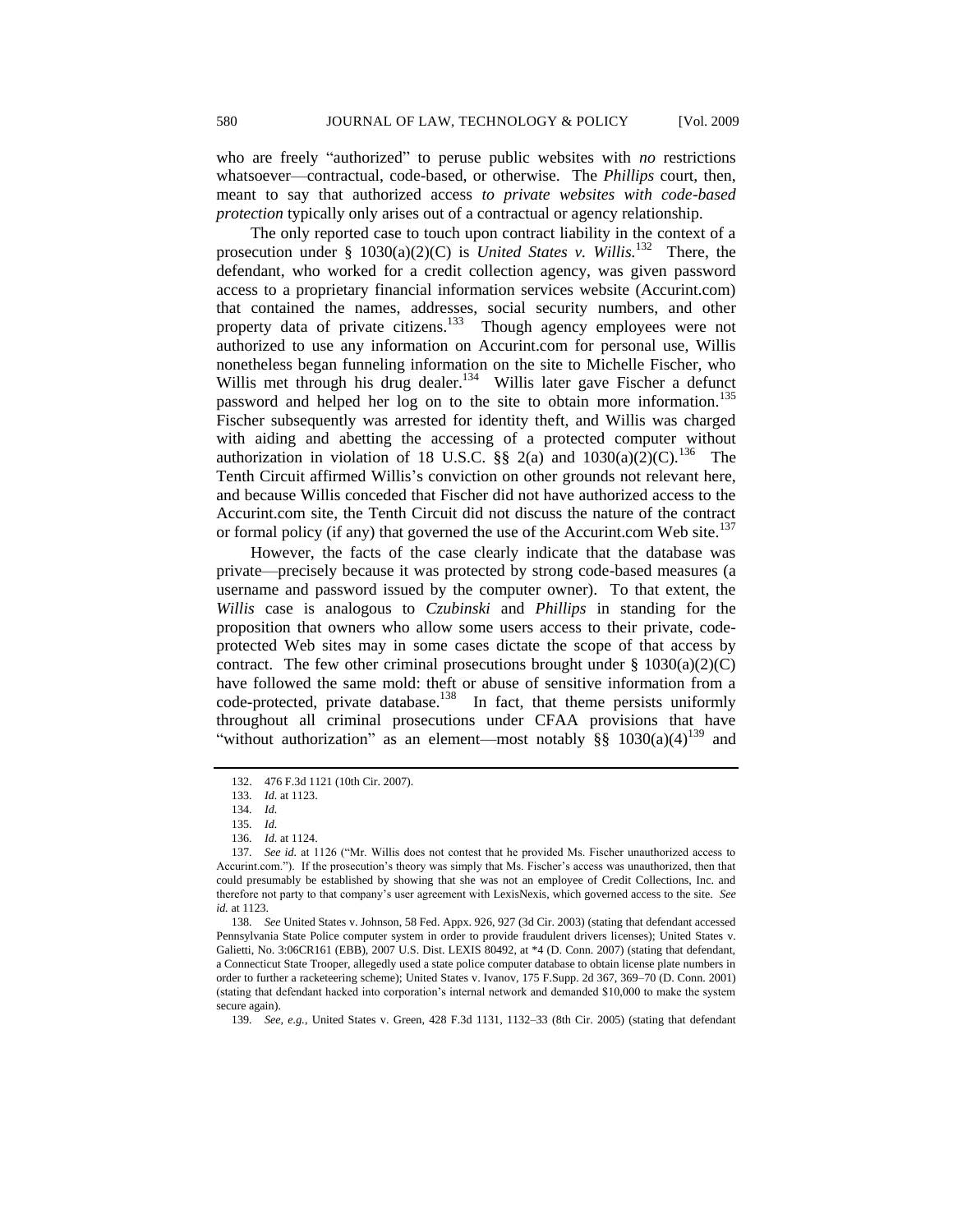# $1030(a)(5)$ .<sup>140</sup>

Put another way, the overwhelming bulk of criminal case law under these sections of the CFAA involves defendants who have circumvented code-based measures on private Web sites, not to everyday Internet users who violate the terms of a publicly accessible Web site. That is precisely how the statute should be applied, and in the next section, this Recent Development argues that this application is consistent with congressional intent, canons of statutory interpretation, and basic constitutional protections.

#### IV. RESOLUTION AND RECOMMENDATION

# *A. Code-Based Interpretation of ―Without Authorization‖ Under § 1030(a)(2)(C)*

Because of the sheer number of Internet users who access public Web sites with terms of service on a daily basis, the prosecution's overly broad

paid SBC Communications employees to steal the names and social security numbers of SBC customers, which he then used to buy flat-screen televisions on credit); United States v. Soo Young Bae*,* 250 F.3d 774, 775 (D.C. Cir. 2001) (stating that defendant, licensed by the State to operate a computer terminal that generated lottery tickets, generated tickets without paying for them and then tried to redeem the winnings); United States v. Sadolsky*,* 234 F.3d 938, 940 (6th Cir. 2000) (stating that defendant accessed his employer's computers to fraudulently credit money for phantom "returned merchandise" to his own credit card); United States v. Czubinski, 106 F.3d 1069, 1078–79 (1st Cir. 1997) (stating that defendant was charged with exceeding authorized access after browsing tax returns on an internal IRS database); United States v. Petersen*,*  98 F.3d 502, 504 (9th Cir. 1996) (stating that defendant hacked into Pacific Bell computer system in order to seize the phone lines of a radio station); United States v. Sykes*,* 4 F.3d 697, 698 (8th Cir. 1993) (stating that defendant was charged with computer access fraud for unauthorized use of a stolen ATM card and PIN); United States v. Morris, 928 F.2d 504, 505–06 (2d Cir. 1991) (stating that defendant released virus onto networked computers); United States v. Grooters, No. 1:07-CR-001, 2008 U.S. Dist. LEXIS 48222, at \*8 (W.D. Mich. June 24, 2008) (stating that defendant used a non-public database at a federal public defender's office to obtain personal addresses and social security numbers).

<sup>140</sup>*. See, e.g.*, United States v. Heckencamp, 482 F.3d 1142, 1143–45 (9th Cir. 2007) (stating that defendant was charged for using computer on university network to hack into Qualcomm Corporation's internal network); United States v. Perry, 479 F.3d 885, 887 (D.C. Cir. 2007) (stating that fired employee was charged for using home computer to remotely hack into former employer's internal network and disable the server); United States v. Phillips, 477 F.3d 215, 218 (5th Cir. 2007) (stating that defendant launched bruteforce password attack on secure university Web site); United States v. Shea, 493 F.3d 1110, 1113–14 (9th Cir. 2007) (stating that defendant placed "time bomb" program on company's internal database of debtor accounts); United States v. Trotter, 478 F.3d 918, 919–20 (8th Cir. 2007) (stating that defendant used a remote computer to hack into a former employer's internal database, deleting files and leaving obscene messages); United States v. Millot, 433 F.3d 1057, 1058–60 (8th Cir. 2006) (stating that former employee retained network access card and used it to access his former employer's internal computer network system); United States v. O'Brien*,* 435 F.3d 36, 37–38 (1st Cir. 2006) (stating that former employee was charged for using remote computer to hack into tour company's internal database and cancel customer reservations); United States v. Schuster*,* 467 F.3d 614, 615 (7th Cir. 2006) (stating that former employee of wireless provider used access information of former clients to log onto his former employer's internal network, disrupting the ability to provide wireless services); United States v. Mitra, 405 F.3d 492, 493 (7th Cir. 2005) (stating that defendant was charged for using remote radio transmitter to jam computer-controlled emergency response system); United States v. Lloyd*,* 269 F.3d 228, 231 (3d Cir. 2001) (stating that defendant was charged for planting a computer "time bomb" on the central file sever of his employer's internal computer network); United States v. Middleton, 231 F.3d 1207, 1208–09 (9th Cir. 2000) (stating that former employee used his retained e-mail account and "switch user" program to gain administrative user access to company's internal network); United States v. Sablan, 92 F.3d 865, 866–67 (9th Cir. 1996) (stating that former bank employee, using password she had retained after being fired, accessed bank's mainframe computer and damaged files therein).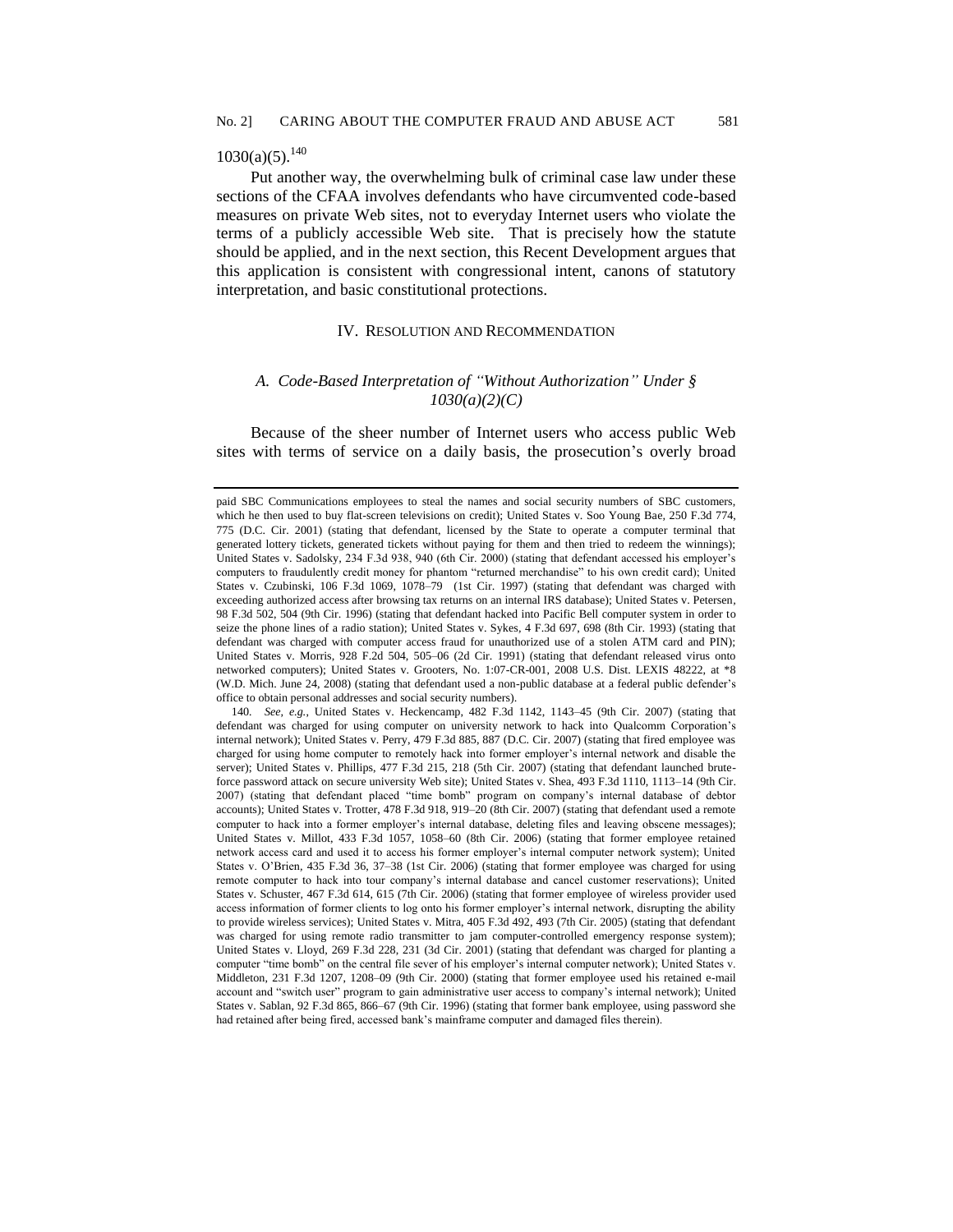interpretation of the CFAA threatens to criminalize the conduct of millions of people. Therefore, when analyzing criminal charges of accessing a protected computer "without authorization" under  $\S$  1030(a)(2)(C) of the CFAA, courts must ask a series of questions that focuses on both the content on the Web site and the protective barriers that the site owner has erected around that content.

The first question to ask is whether the Web site in question is private or public. The answer is as simple as the mode of protection: a Web site—or perhaps more accurately, the part of a computer or Web site a defendant has tried to access—should be defined as "private" if the Web site owner has erected strong code-based measures that affirmatively regulate and control public use of that part of the site. If he has only stipulated terms of use while still allowing free access to his Web site, the site is public and the user is presumed to have full authorization to access it. Therefore,  $\S$  1030(a)(2)(C) does not apply to any information obtained from the site, and the court's analysis is over.<sup>141</sup>

If the Web site is private—in other words, if the Web site's owner has erected strong code-based controls to exclude public access—then the question of authorization turns on whether the user is an "insider" or an "outsider" as contemplated by the CFAA. To make that determination, courts must ask what kind of user rights, if any, have been specifically delegated to the user by the Web site owner*.* If the computer owner has granted the user at least some right to use the Web site for some purpose, then she is "authorized" to access the site for purposes of the CFAA and should be considered an "insider." Such "right" of access could consist of a password code assigned to the user by the Web site owner, or the Web site owner could have a network administrator responsible for registering authorized users.

If the user has been given a right of access, courts must then determine if the user nonetheless used her authorized access to "obtain or alter information" on the Web site to which she is not entitled to obtain or alter—in other words, whether her use "exceeds authorized access." And in deciding whether a user has accessed or obtained information to which she is not entitled to obtain or alter, courts may use the *Morris* "intended function" test to determine the ―reasonable expectations‖ of the Web site owner and the user—taking into consideration things like usage contracts if necessary.

Finally, if a private Web site's owner has not specifically granted the user in question any specific rights to access the site, then she is "without" authorization" for purposes of  $\S$  1030(a)(2)(C) if she obtains information by

<sup>141.</sup> This does not mean that the CFAA *as a whole* can never apply to public Web sites. For example, if a hacker uses a remote virus to commandeer control of the *New York Times*' online Web page and defiles it with Swastikas and other hate propaganda, he has certainly "accessed" a public Web site, but he has done so in a way that circumscribes code-based protection and is therefore subject to prosecution under § 1030(a)(5)(A), which prohibits "knowingly caus[ing] the transmission of a program . . . and as a result of such conduct, intentionally caus[ing] damage without authorization ... to a protected computer." If, however, a user browsing the *New York Times*' public Web site stumbled across proprietary information about editor salaries that had been inadvertently released to the site, she could not be subject to prosecution under  $\S$  1030(a)(2)(C) if she were to post that salary information on her own blog—no matter how much the Times *intended* to keep that information private—because she did not circumvent code-based protection to obtain the information. *See supra* Part III.B.1, notes 98–105 and accompanying text.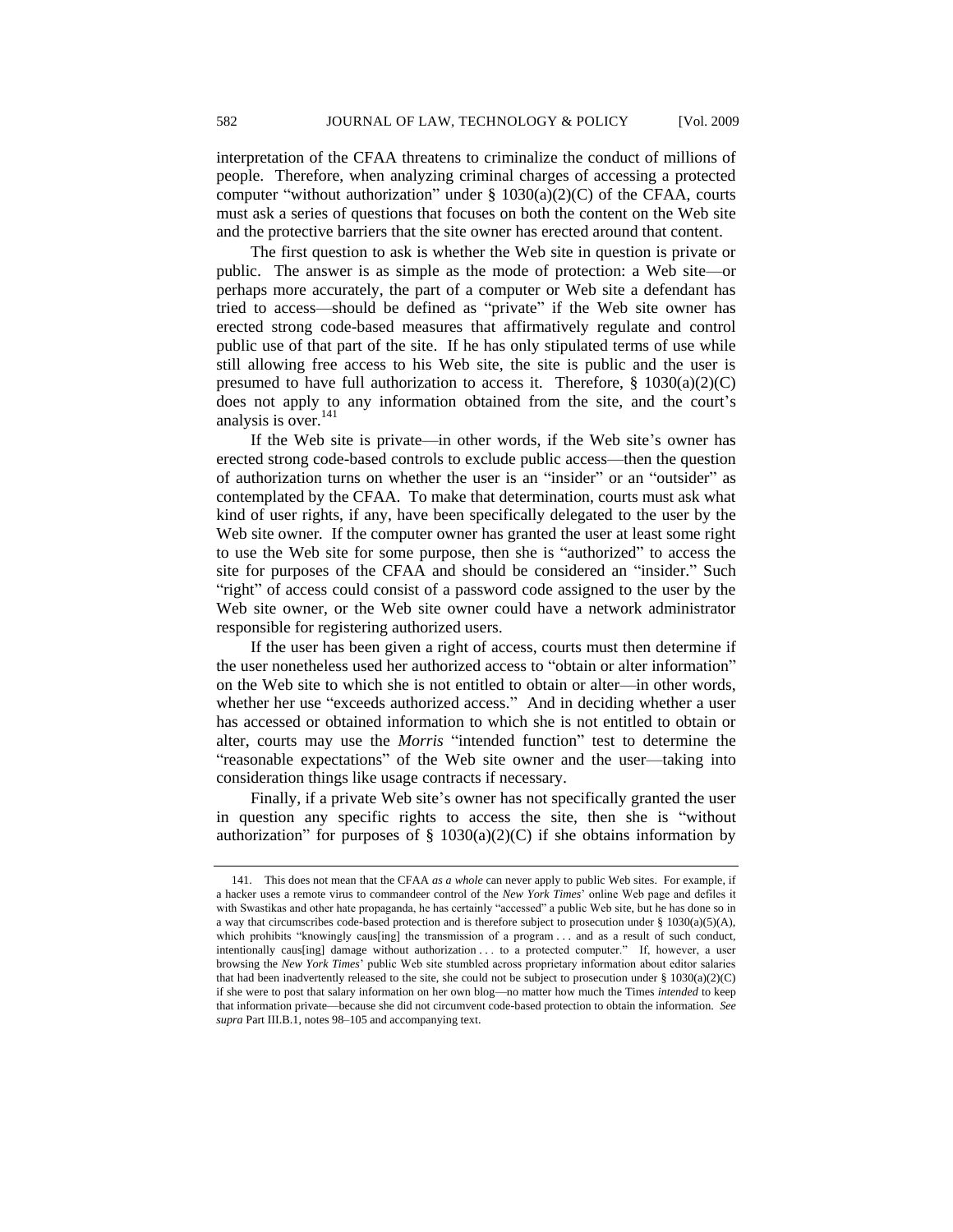circumventing the code-based protections the owner has put in place. For example, she might defeat code-based protection by transmitting a virus, or by using an illegally obtained password, or by electronically bombarding the login page with random passwords until the proper combination triggers access. As explained below, this proposal is consistent with both the legislative intent of Congress in passing the CFAA, as well as traditional notions of statutory interpretation and due process.

# *B. A Code-Based Interpretation of ―Without Authorization‖ Is Consistent with Congressional Intent*

This code-based interpretation of "without authorization" under §  $1030(a)(2)(C)$  is consistent with Congress's intentions for the CFAA for several reasons.<sup>142</sup> First, when Congress passed the CFAA, all the computers to which the Act applied were "private," and they were private because the government and financial institutions used code-based protections to shield their sensitive data from public access.<sup>143</sup> As the Senate Judiciary Committee observed in 1984,

Most systems use some sort of variant of an identification/code password system.... Until recently, this form of security was sufficient, since most users only had the ability to use "dumb" terminal devices for access. . . . [But the] personal computer allows its user to employ the power of the computer to break into other computer systems by systematically speeding up what would otherwise be a slow, hit or miss process [of manual passwordguessing]. $<sup>1</sup>$ </sup>

This arguably also explains why Congress chose not to define the phrase "without authorization" while at the same time differentiating that term from access "in excess" of authorization. In a world where all computer networks are private, the phrase "without authorization" is self-explanatory: Any outsider who somehow gets into a private network clearly has no authorization to do so. Yet Congress envisioned hierarchical levels of authorized access among "insiders" to government and financial computer networks (certainly, a low-level CIA staffer would not be granted the same level of access to information as the agency's director), and therefore defined the term "exceeds" authorized access."<sup>145</sup>

<sup>142.</sup> The leading commentators who have proposed a code-based interpretation of the CFAA's "without authorization" provisions have not squarely addressed this issue. See Kerr, *supra* note 65, at 1657–63, where Professor Kerr discusses the implications of using a code-based standard of "without authorization" under  $\S$ 1030(a)(2)(C), but does not address whether that interpretation is consistent with congressional intent. *See also* Bellia, *supra* note 40, at 2255–58, where Professor Bellia discusses Congress's intent in passing the CFAA, but within the context of her argument for a broad definition of the term "access."

<sup>143.</sup> See Bellia, *supra* note 40, at 2254 ("[P]rovisions [of the CFAA] clearly contemplate conduct that involves obtaining information not generally available to the public . . . . Since the information is not available to the public, it is necessarily segregated by code—whether by a password or other technical measure . . . .").

<sup>144.</sup> Comprehensive Crime Control Act of 1984, Pub. L. No. 98–473, 1984 U.S.C.C.A.N. (98 Stat. 1837) 3182, 3696*.*

<sup>145.</sup> The Senate Judiciary Committee gave another example in the 1986 Amendments to the CFAA: "[A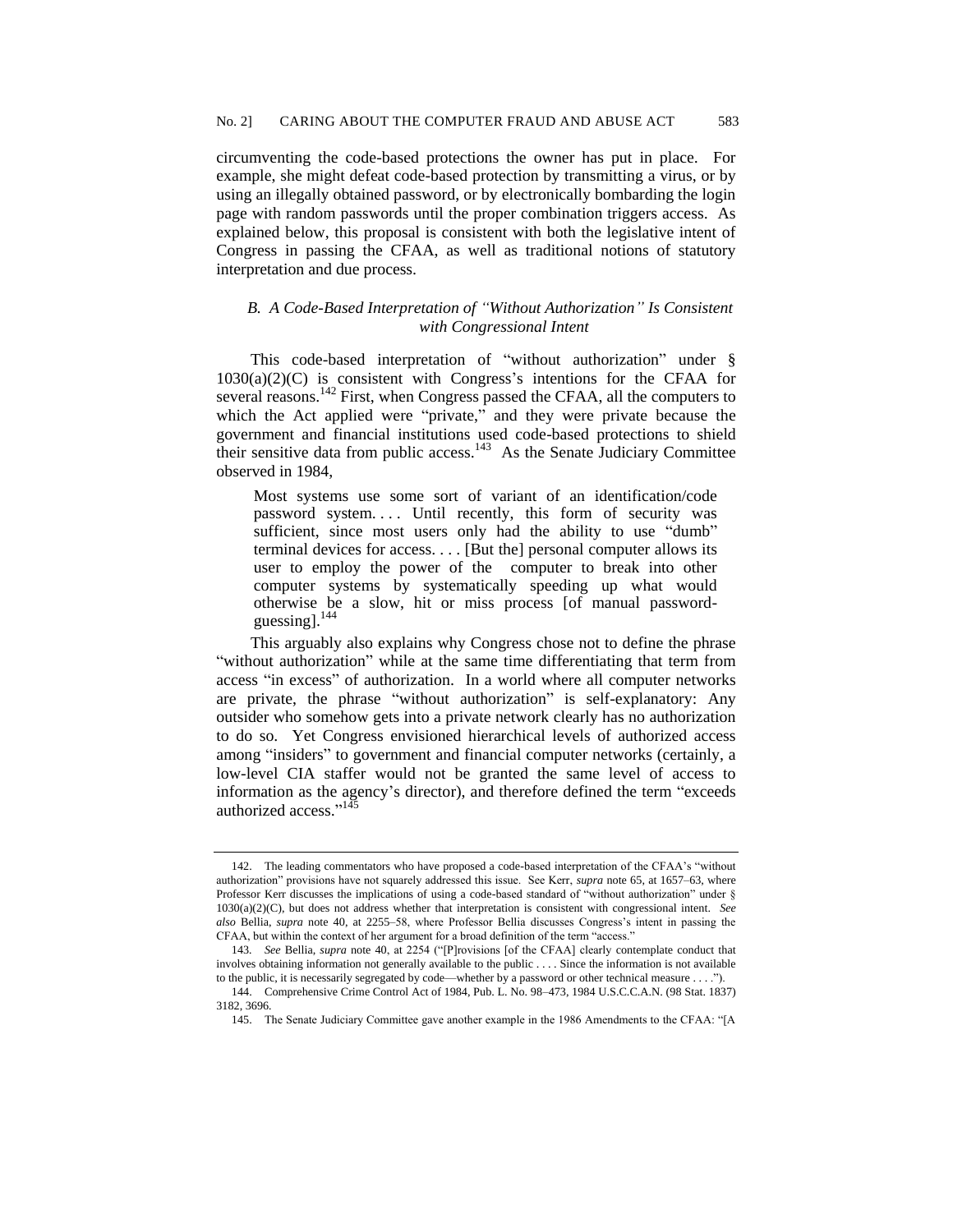But even in the multitude of CFAA amendments that have been passed since public Internet use has become widespread, Congress has never suggested that the Act applies to obtaining information from computers and websites that do not include code-based privacy protection measures—though it has had ample opportunity to do so. For example, in the 2002 revisions, Congress expressed its concern over "zombie attacks"<sup>146</sup> on home computers essentially a process by which a hacker takes remote control over a user's personal computer by embedding malicious codes onto the computer's hardware.<sup>147</sup> And in 2008, Congress strengthened the CFAA to combat the surreptitious placement of spyware on private computers.<sup>148</sup> Both of these types of computer invasions involve circumvention of code-based protection on a user's computer.

Second, a code-based interpretation is in line with CFAA's overall purpose, which is to protect the "confidentiality, integrity, and security of computer data and networks." $149$  Certainly, one way of doing that is to provide criminal penalties for serious computer crime violations, but the legislative history of the Act shows that Congress was also interested in encouraging computer owners to protect their data in the most effective way possible. It is somewhat ironic that courts have held that violation of a website's terms of use can constitute a civil violation of the CFAA's provisions, because the civil remedy was added to the CFAA in part to encourage computer owners to improve their computer security measures.<sup>150</sup> Holding a violation of a website's terms of service to be "unauthorized access" arguably *discourages* website owners from using more complex and effective code-based measures to protect their data. If a self-written contract on a webpage is construed as sufficient privacy protection measures for purposes of the CFAA, computer users in many cases will surely not incur the additional time and expense of coding protection onto their sites.

Finally, this interpretation is consistent not only with the statutory structure of the CFAA, but also with the intended scope of the CFAA's reach. Certainly, Congress has spoken of its desire to "ensure that the [CFAA] is upto-date and provides law enforcement with the necessary legal framework to

government] employee who uses his department's computer and, without authorization, forages into data belonging to another department, [has] engaged in conduct directly analogous to an 'outsider' tampering with Government computers.‖ S. REP. NO. 99–432, at 8 (1986), *as reprinted in* 1986 U.S.C.C.A.N. 2479, 2486.

<sup>146</sup>*. See* Zxsmby, Zombie Computers—Spreading the Virus, http://www.zsxmby.com/zombiecomputers-spreading-the-viruses.html (last visited Sept. 29, 2009) (describing a zombie computer as "virtually a home PC tainted with a virus"). For an example of a zombie attack warning of zombie attacks, visit http://gizmodo.com/5141800/hacked-construction-signs-warn-of-zombie-attack-in-austin.

<sup>147.</sup> *See H.R. REP. No. 107-497, at 8 (2002) (noting that "zombie" computers have been used to launch* denial-of-service attacks on Internet service providers, resulting in millions of dollars worth of damage).

<sup>148</sup>*. See* Press Release, Office of Senator Patrick Leahy, Leahy-Authored Anti-Cyber Crime Provisions Set to Become Law (Sept. 15, 2008), *available at* http://leahy.senate.gov/press/200809/091508b.html (describing the growing problem of the use of spyware to steal sensitive personal information off of computers). Spyware has been generally defined as "software that performs certain behaviors, generally without appropriately obtaining your consent first, such as: [a]dvertising, [c]ollecting personal information, [or] [c]hanging the configuration of your computer[.]" Microsoft.com, What is Spyware, http://www.microsoft.com/security/spyware/whatis.aspx (last visited Sept. 29, 2009).

<sup>149.</sup> S. REP. NO. 104–357, at \*3 (1996).

<sup>150.</sup> 146 CONG. REC. S10, 916 (daily ed. Oct. 24, 2000) (statement of Sen. Leahy).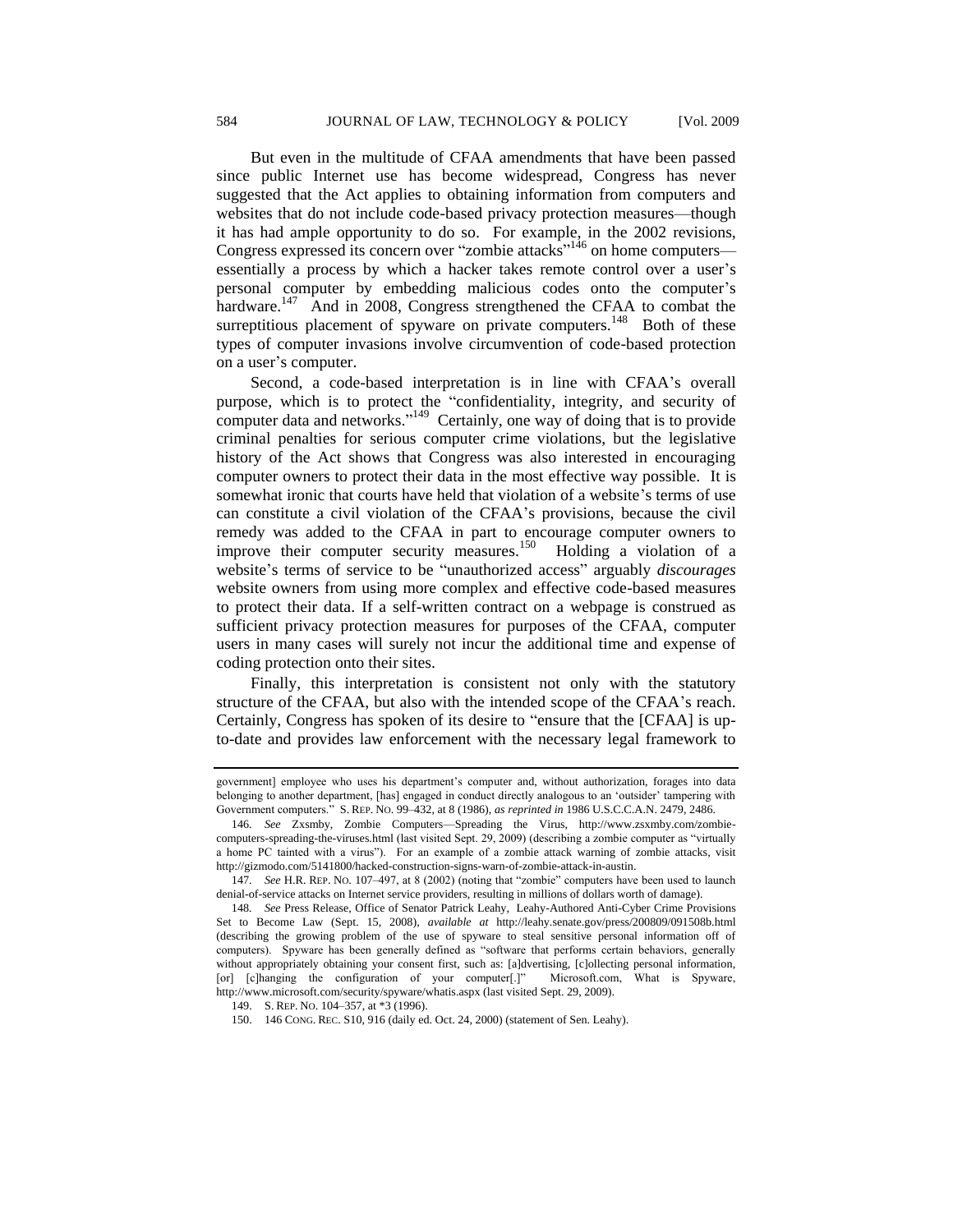fight computer crime," $151$  and this language has led some courts to conclude that the Act's provisions should be interpreted broadly.<sup>152</sup>

Importantly, though, Congress expressly envisioned an outer limit to that legal framework. In expanding the CFAA, Congress has at the same time made clear that it does not intend for the Act to criminalize minor instances of computer crime—even intentional ones.<sup>153</sup> Recognizing that states are free to pass their own computer laws, Congress evinced intent to take federal jurisdiction only over computer crimes in which there is a "compelling federal interest."<sup>154</sup> The CFAA's legislative history is filled with examples of malicious computer access that threatens national security or economic interests,<sup>155</sup> jeopardizes sensitive private financial or personal identifying data,<sup>156</sup> or has the potential to cause serious physical harm.<sup>157</sup> By itself, violating a public website's terms of service does none of those things.

Further, courts have consistently warned against interpreting statutes in a manner that criminalizes a broad range of conduct,<sup>158</sup> yet as Judge Wu noted in

154. S. REP. NO. 99–432 at 4 (1986), *as reprinted in* 1986 U.S.S.C.A.N. 2479, 2482. *See also* Reid Skibell, *Cybercrimes and Misdemeanors: A Reevaluation of the Computer Fraud and Abuse Act*, 18 BERKELEY TECH. L.J. 909, 912 (2003) (noting that when Congress expanded the CFAA in 1986, "a key . . . concern was differentiating between computer trespass and more damaging types of computer crime. Part of the rationale for this distinction was a belief that the law's focus should be on combating computer abuses that would either result in significant economic harm or threaten the integrity of sensitive data.").

155*. See, e.g.,* S. REP. NO. 104–357 at 5–6 (1996) (citing examples of hacking incidents at Grifess Air Force Base in New York, the Defense Department, and NASA); 142 CONG. REC. S10,889 (daily ed. Sept. 18, 1996) (statement of Sen. Leahy) (citing examples of unauthorized computer access to Operation Desert Storm data, federal courthouse records, and individual IRS tax returns, and further noting that financial losses as a result of breaches of computer systems in the private sector totaled \$2 billion to \$4 billion in 1995); 142 CONG. REC*.* 23,783 (1996) (statement of Sen. Kyl) (noting that the Act will strengthen current computer crime law in order to "protect the national information infrastructure," as well as "banks, hospitals, and other informationsensitive businesses which maintain sensitive computer files. . . ."); *id.* at 27, 119 (statement of Sen. Leahy) (noting that the revisions to the Act "will help safeguard the privacy, security, and reliability of our national computer systems and networks and the information stored in, and carried on, those networks").

156*. See, e.g*., Press Release, Office of Senator Patrick Leahy, Leahy-Authored Anti-Cybercrime Provisions Set to Become Law, *available at* http://leahy.senate.gov/press/200809/091508b.html (Sept. 15, 2008) (noting that the 2008 amendments to the CFAA were designed to combat identity theft perpetuated by hackers who use spyware to steal sensitive information off of personal computers).

157. H.R. REP. NO. 107-497, at 8 (2002) (noting that "denial-of-service" attacks perpetuated by hackers on emergency response networks could prevent prompt aid, thereby potentially causing injury or death); *See* S. REP NO. 99–432, at 2–3 (1986), *reprinted in* 1986 U.S.S.C.A.N. 2479, 2480 (noting an incident in which a group of hackers broke into the computer system at the Memorial Sloan-Kettering Medical Center in New York, giving them the ability to alter the radiation treatment levels of more than 6,000 patients).

158. United States v. LaMacchia, 871 F. Supp. 535, 544 (D. Mass. 1994) (dismissing wire fraud action against student who illegally downloaded computer software, noting that "[w]hile the government's objective is a laudable one . . . its interpretation of the wire fraud statute would serve to criminalize the conduct of . . .

<sup>151.</sup> S. REP. NO. 104–357 at 5 (1996).

<sup>152</sup>*. See, e.g.,* United States v. Middleton, 231 F.3d 1207, 1212 (9th Cir. 2000) (noting that Congress has consciously broadened the CFAA since it was first enacted); United States v. Mitra, 405 F.3d 492, 495 (7th Cir. 2005) (Easterbrook, J.) ("Well of course Congress did not contemplate or intend this particular application of the [CFAA]. . . . Legislation is an objective text approved in constitutionally prescribed ways; its scope is not limited by the cerebrations of those who voted for or signed it into law.").

<sup>153</sup>*. See* S. REP. NO. 99–432 at 4 (1986), *as reprinted in* 1986 U.S.S.C.A.N. 2479, 2482 (rejecting the idea that "Congress should enact as sweeping a Federal statute as possible so that no computer crime is potentially uncovered"); 146 CONG. REC. S10, 916 (daily ed. Oct. 24, 2000) (statement of Sen. Leahy) ("Our federal laws do not need to reach each and every minor, inadvertent and harmless computer abuse—after all, each of the 50 states has its own computer crime laws. Rather, our federal laws need to reach those offenses for which federal jurisdiction is appropriate.").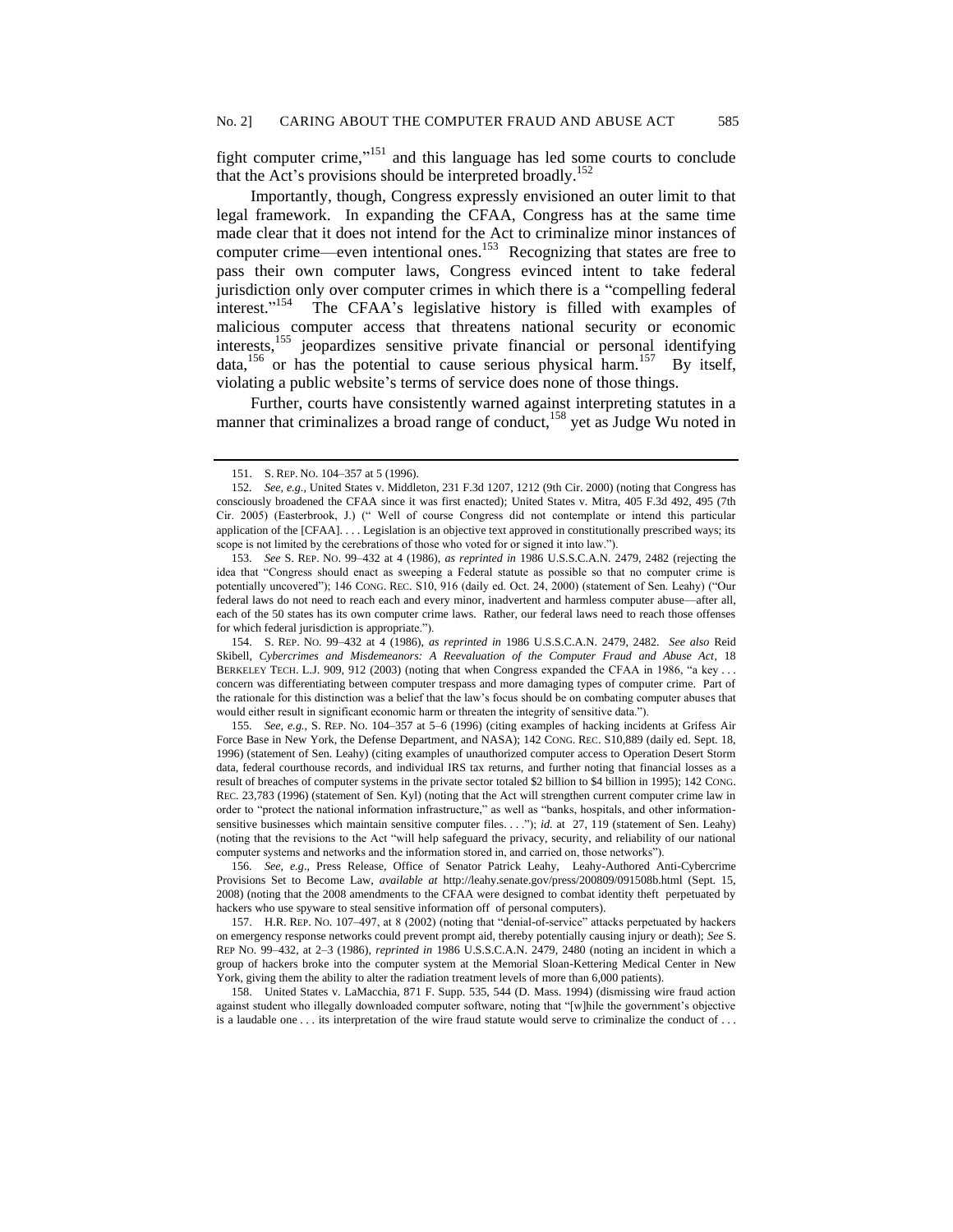his ruling, that is precisely what the government's interpretation of "unauthorized access" in the Lori Drew prosecution threatened to do.<sup>159</sup> As one commentator has noted, a contract-based interpretation of "unauthorized access" under the CFAA would allow a computer owner to "set up a public web page, announce that 'no one is allowed to visit my web page,' and then refer for prosecution anyone who clicks on the site out of curiosity."<sup>160</sup> In enacting the CFAA, Congress did not contemplate such a slippery slope to federal criminal jurisdiction.

# *C. A Code-Based Approach to ―Unauthorized Access‖ is Consistent with Canons of Statutory Interpretation*

As Judge Wu correctly pointed out in his ruling to dismiss the Drew case, the government's interpretation of  $\S 1030(a)(2)(C)$  renders the statute void for vagueness because it "[fails] to provide the kind of notice that will enable ordinary people to understand what conduct it prohibits . . . . . . . 161 Did Congress intend to make criminals out of those who violate a website's terms of service? The plain terms of the statute do not provide an answer. Further, terms of service are often subject to change without warning,  $162$  which ostensibly makes it difficult for a user to know whether she is in compliance with all terms at all times.

As to issue of vagueness, it is critically important to understand why the CFAA was passed in the first place—a consideration which Judge Wu did not address in his ruling. The legislative history of the 1984 Act shows that in addressing the rise of computer crime, Congress faced both a legal problem and an attitudinal problem—both of which led it to enact, for the first time, a specific piece of federal legislation dealing with computer crime. The legal problem was that the existing wire fraud and mail fraud statutes were inadequate bases for capturing the emerging body of computer crime law.<sup>163</sup>

the myriad of home computer users who succumb to the temptation to copy even a single software program for private use. It is not clear that making criminals of a large number of consumers of computer software is a result that even the software industry would consider desirable.‖); *See also,* Dowling v. United States, 473 U.S. 207, 227 (1985) (declining to extend the criminal provisions of the federal Stolen Property Act to defendant's bootlegging activity where doing so would have the effect of criminalizing a wide variety of activity typically regulated by civil copyright law).

<sup>159</sup>*. Drew Decision, supra* note 23, at 17.

<sup>160</sup>*. Kerr, supra* note 65, at 1650–51.

<sup>161.</sup> City of Chicago v. Morales*,* 527 U.S. 41, 56 (1999). *See also* Drew Decision, supra note 23, at 24– 25 (noting the vagueness of the statute due to lack of notice given to "ordinary people" of their legal exposure); McBoyle v. United States, 283 U.S. 25, 25–27 (1931) (Holmes, J.) (reversing defendant's conviction where federal theft statute did not clearly contemplate an airplane as a "motor vehicle," and holding that "it is reasonable that a fair warning should be given to the world in language that the common world will understand, of what the law intends to do if a certain line is passed. To make the warning fair, so far as possible the line should be clear."); United States v. Lacher, 134 U.S. 624, 628 (1890) ("Before a man can be punished, his case must be plainly and unmistakably within the statute").

<sup>162.</sup> *See, e.g., MySpace Terms , supra* note 7, at  $\P$  4 ("MySpace.com may modify this Agreement from time to time and such modification shall be effective upon posting by MySpace.com on the MySpace Website. You agree to be bound to any changes to this Agreement when you use the MySpace Services after any such modification is posted.").

<sup>163.</sup> *See* 98 Stat. at 3691 ("Even if an approach is devised that apparently covers the alleged acts in computer related crimes [under the mail or wire fraud statutes], it still must be treated as an untested basis for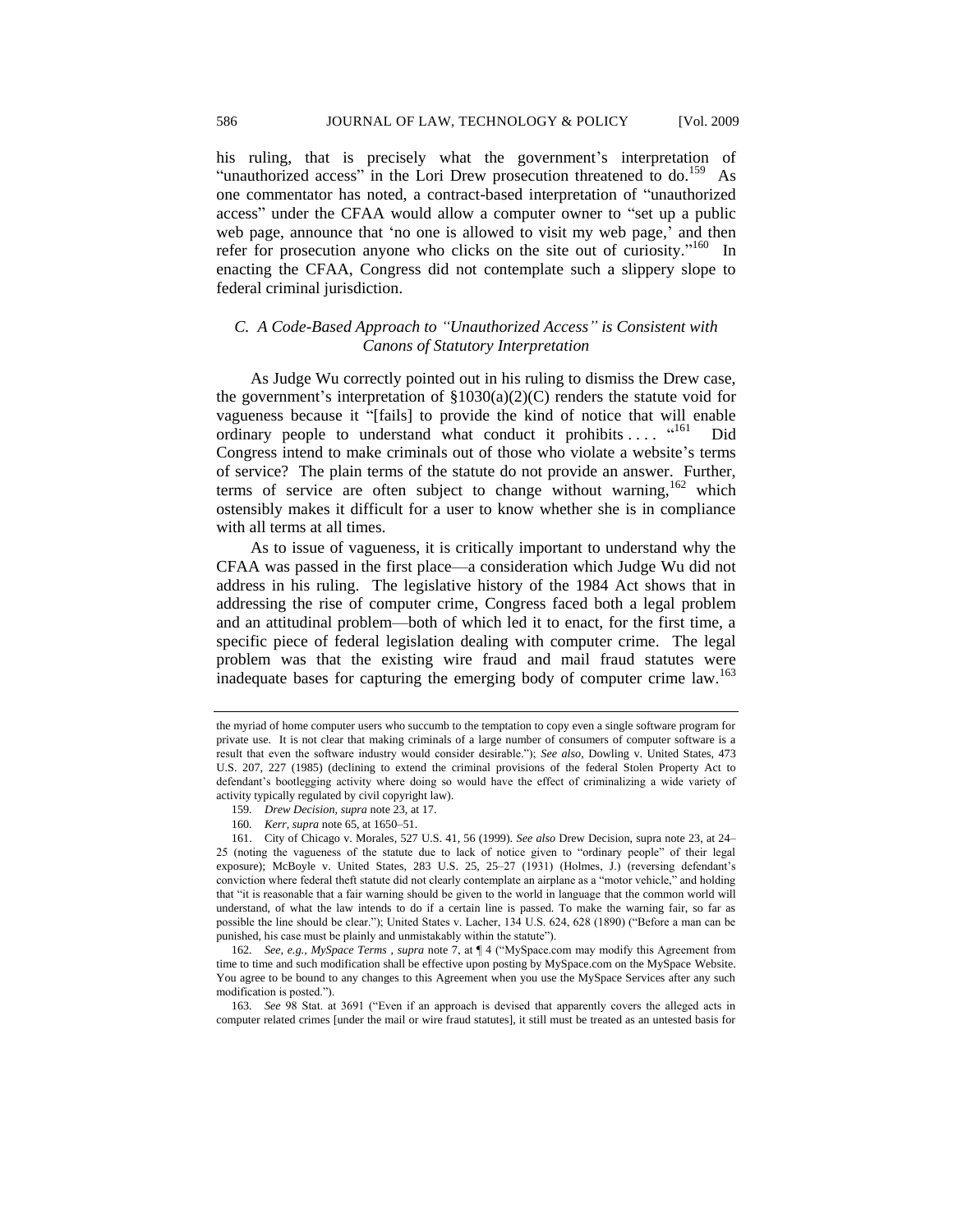More fundamental was the attitudinal problem: Most people viewed hacking conduct as harmless "intellectual pranksterism"<sup>164</sup> rather than conduct that had potentially serious economic and national security ramifications.<sup>165</sup> Therefore, a major goal of the 1984 Act was to provide clear notice that Congress intended to proscribe—and indeed, criminalize—certain forms of computer activity.<sup>166</sup> The solution was therefore a new federal statute that lowered the bar for felony prosecution of hacking conduct.

Today, as in 1984, we are faced with a "tremendous attitudinal problem."<sup>167</sup> In our current online world, self-sharing, voyeurism, and deception are often the norm in public social networking communities like MySpace,<sup>168</sup> and chat room flame wars and hate speech ricochet off the backstop of First Amendment protections. Such conduct—which often violates the terms of use on those websites—is consistently dismissed by many Internet users as harmless "pranksterism."<sup>169</sup> If Congress wishes to criminalize such conduct, then a "clearer statement of proscribed activity" is necessary for compliance with fundamental constitutional notions of due process. $170$ Therefore, absent plain and unmistakable congressional intent to impute criminal liability to computer users who violate a website's terms of service, courts should refrain from interpreting the CFAA in such an expansive manner. 171

Such fundamental notions of due process go hand-in-hand with the rule of lenity, which essentially posits that courts must interpret ambiguous statutes in a way that favors criminal defendants<sup>172</sup>—a proposition that some courts

167. 98 Stat. at 3697.

168*. See* Randall Stross, *When Everyone's a Friend, Is Anything Private?,* N.Y. TIMES, Mar. 7, 2009, at BU3 ("Facebook and other social networking sites has promoted the sharing of all things personal, dissolving the line that separates the private from the public.").

170. 98 Stat. at 3692.

172*. See, e.g.,* Liparota v. United States, 471 U.S. 419, 427 (1985) (recognizing the longstanding principle that "ambiguity concerning the ambit of criminal statutes should be resolved in favor of lenity. . . .

prosecution in the Federal trial courts*.*‖).

<sup>164.</sup> *Id.* at 3696. The Senate Judiciary Committee put it this way: "[T]here is a tremendous attitudinal problem that gives the Committee some concern. People can relate to mugging a little old lady and taking her pocketbook, but the perception is that perhaps there is not something so wrong about taking information by use of a device called a computer even if it costs the economy millions and potentially billions in the future." *Id.* at 3697.

<sup>165</sup>*. Id.* at 3695–97.

<sup>166.</sup> Continuing Appropriations, 1985—Comprehensive Crime Control Act of 1984, Pub. L. No. 98–473, 1984 U.S.C.C.A.N. (98 Stat. 1837) 3182, 3692 ("The Committee concluded that the law enforcement community, those who own and operate computers, as well as those who may be tempted to commit crimes by unauthorized access to them, require a clearer statement of proscribed activity."); S. REP. No. 104–357, at \*3 (1996) ("The Computer Fraud and Abuse Act was originally enacted in 1984 to provide a clear statement of proscribed activity concerning computer. . . . Rather than having to "boot-strap" enforcement efforts against computer crimes by relying on statutory offenses designed for other offences, the [CFAA], . . . set forth in a single statute computer-related offenses.").

<sup>169.</sup> 98 Stat. at 3696. *See, e.g.,* Mattathias Schwartz, *The Trolls Among Us,* N.Y.TIMES MAGAZINE*,* Aug. 3, 2008, *available at* http://www.nytimes.com/2008/08/03/magazine/03trolls-t.html (describing the practice of online "trolling," by which Internet users anonymously harass other users primarily for their own entertainment).

<sup>171.</sup> *See, e.g., United States v. Bass, 404 U.S.* 336, 348 (1971) ("[B]ecause of the seriousness of criminal penalties, and because criminal punishment usually represents the moral condemnation of the community, legislatures and not courts should define criminal activity."); United States v. Wiltberger, 18 U.S. 76, 95 (1820) ("It is the legislature, not the court which is to define a crime, and ordain its punishment").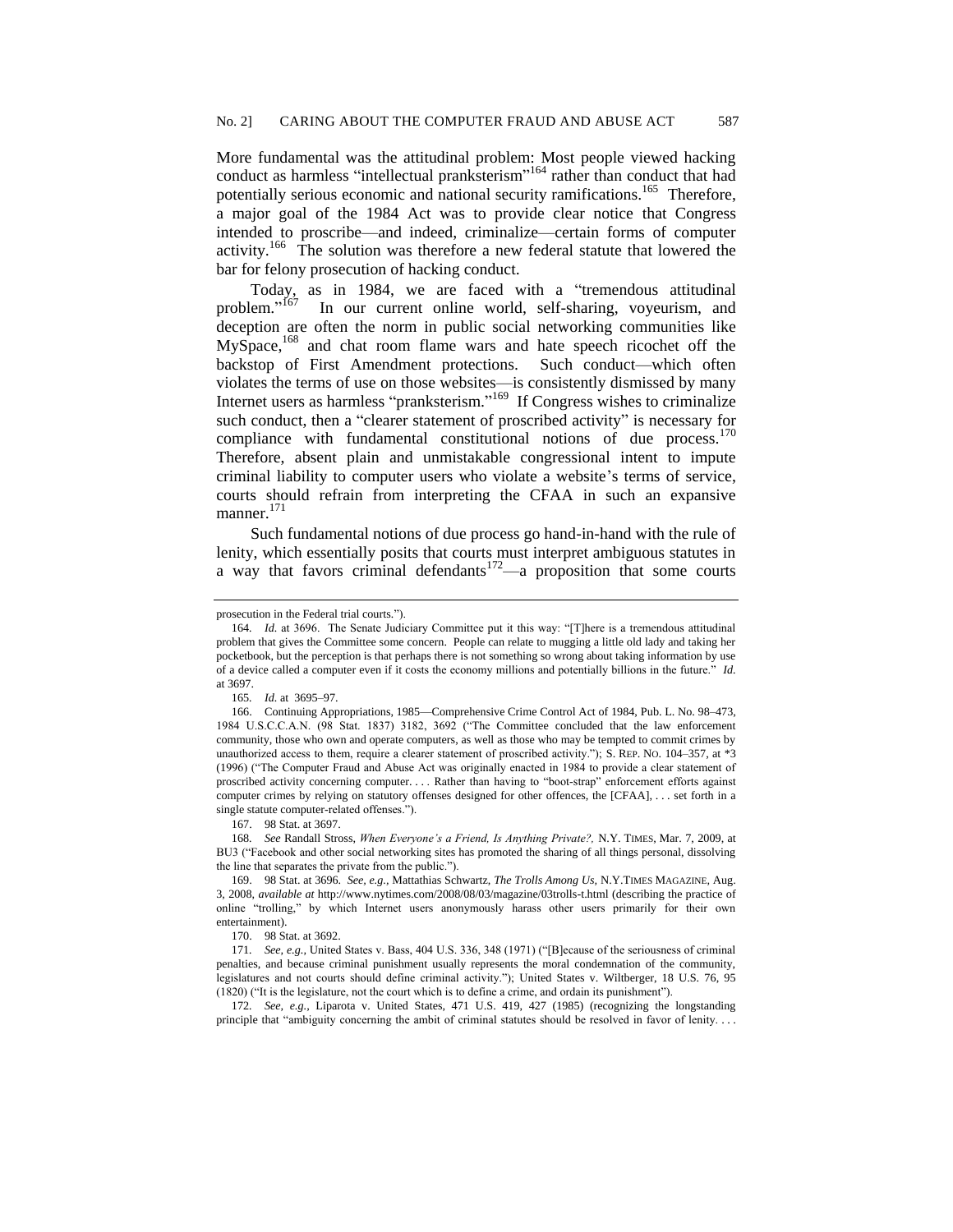interpreting "without authorization" under the CFAA have rightly heeded.<sup>173</sup> As one court has put it: "To the extent 'without authorization' or 'exceeds authorized access' can be considered ambiguous terms, the rule of lenity . . . requires a restrained, narrow interpretation  $\ldots$ <sup>174</sup>

## V. CONCLUSION

In the wake of tragedy often comes new law. As we have seen, it was never Congress' intent to enact a vast piece of computer crime legislation that definitively brings all forms of computer crime within the reach of federal prosecutors; rather, it recognized that states could—and should—continue to enact their own computer crime laws. And indeed, on June 30, 2008, Missouri governor Matt Blunt signed into law an amendment to the state's harassment statute which makes it a felony for an adult to "harass" anyone under the age of 17.<sup>175</sup> Under the amended provision, "harassment" is defined to include "knowingly frighten[ing], intimidat[ing], or cau[sing] emotional distress to another person by anonymously making  $\dots$  an electronic communication."<sup>176</sup> Other states have quickly followed Missouri's lead in passing similar anticyberbullying statutes.<sup>17</sup>

Courts, however, must resist the urge to vastly expand the reach of §  $1030(a)(2)(C)$  in the absence of clear Congressional intent to criminalize the violation of a website's terms of use. Instead, they should interpret the Act to apply only to computer networks and websites that have strong code-based protections, rejecting the idea that online terms of use can constitute such

174. Lockheed Martin Corp. v. Speed, No. 6:05-cv-1580-Orl-31KRS, 2006 U.S. Dist. LEXIS 53108, at \*23 (M.D. Fla. August 1, 2006).

175*.* Joel Currier, *Gov. Blunt Signs Law Against Cyber-Bullying,* ST. LOUIS POST-DISPATCH, July 1, 2008, at D3.

176. MO. REV. STAT. § 565.090(1)(3) (2008).

Application of the rule of lenity ensures that criminal statutes will provide fair warning concerning conduct rendered illegal and strikes the appropriate balance between the legislature, the prosecutor, and the court in defining criminal liability.") (citations omitted).

<sup>173</sup>*. See, e.g.,* Condux Intl. Inc. v. Haugum, No. 08–4824, 2008 U.S. Dist. LEXIS 100949, at \*16 (D. Minn. Dec. 15, 2008) ("[P]rinciples of statutory construction require the adoption of a narrow view of the CFAA. When a court is confronted with two rational readings of a criminal statute, it is required to construe the statute in favor of the defendant."); Shamrock Foods v. Gast, 535 F.Supp.2d 962, 966-67 (D. Ariz. 2008) (―The rule of lenity guides the Court's interpretation of the CFAA because it has both criminal and noncriminal applications. Such rule [sic] requires a court confronted with two rational readings of a criminal statute, one harsher than the other, to choose the harsher only when Congress has spoken in clear and definite language. The rule weighs in favor of adopting the narrower approach.") (citations omitted).

<sup>177</sup>*. See State Action on Cyberbullying,* USATODAY.COM, ‗http://www.usatoday.com/news/nation/2008- 02-06-cyber-bullying-list\_N.htm (last visited Mar. 12, 2009) (describing anti-cyberbullying statutes passed in 2006 and 2007 by Arkansas, Delaware, Idaho, Iowa, Minnesota, New Jersey, Oregon, South Carolina, and Washington). Even more notably (and perhaps an implicit concession that the CFAA does not reach online behavior such as Lori Drew's), Representatives Linda Sanchez (D-CA) and Kenny Hulshof (R-MO) recently proposed the "Megan Meier Cyberbullying Prevention Act," which would have criminalized the use of ―electronic means‖ to ―coerce, intimidate, or harass‖ another user. H.R. 6123, 110th Cong., 2d Sess. (May 22, 2008). Interestingly enough, the bill was not proposed as an amendment to the CFAA, but to Chapter 41 of Title 18 of the U.S. Code (18 U.S.C. § 871 et. seq.), which generally deals with threats, blackmail and extortion. However, the bill died in the House Subcommittee on Crime, Terrorism, and Homeland Security. Govtrack.us, HR 6123: Megan Meier Cyberbullying Prevention Act, http://www.govtrack.us/ congress/bill.xpd?bill=h110-6123 (last visited Mar. 12, 2009).